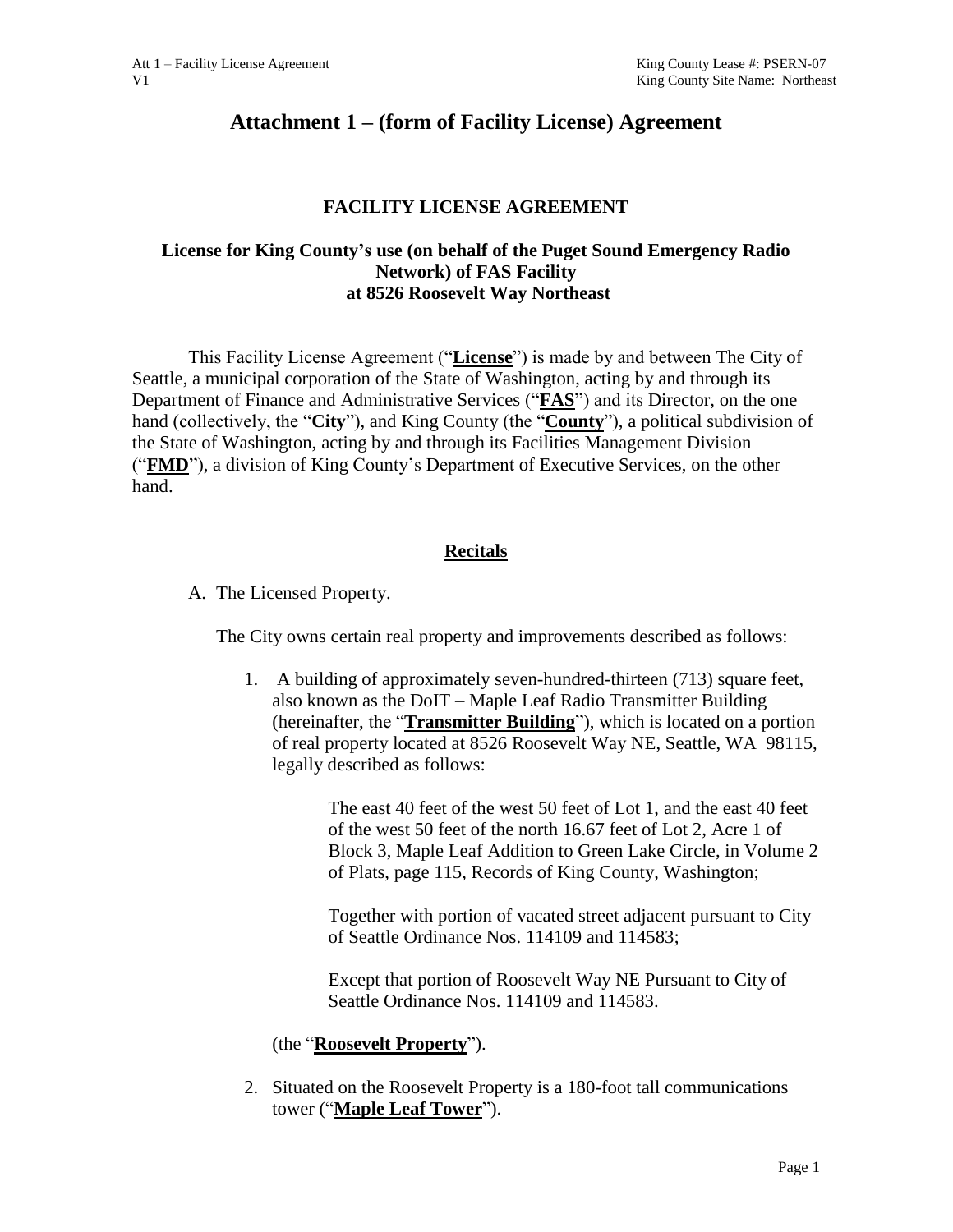3. See **Exhibit A** for the depiction of the Roosevelt Property, including the location of the Transmitter Building and the Maple Leaf Tower.

### B. PSERN.

- 1. In 2015, voters approved a ballot measure authorizing the funding of a new, upgraded, regional, public safety emergency radio network. Such network is commonly referred to as the Puget Sound Emergency Radio Network, or "**PSERN**".
- 2. PSERN is being implemented through that certain Puget Sound Emergency Radio Network Implementation Period Interlocal Cooperation Agreement, by and amongst the County, the City, and other cities located in King County ("**PSERN Agreement**").
- 3. As provided for in the PSERN Agreement, the County is acting as the lead agency for the financing, procurement, contracting and implementation of PSERN. After completion of the build-out of the PSERN, the parties to the PSERN Agreement intend to establish a nonprofit entity to own and manage the PSERN.
- 4. Under the PSERN Agreement, the City agreed to make certain Cityowned sites available for PSERN through lease, license or other appropriate agreements, including the Roosevelt Property. The County's primary contractor, Motorola Solutions, Inc. ("**Motorola**") has more specifically identified both (a) the Transmitter Building, and (b) the Maple Leaf Tower as being suitable for the installation and operation of PSERN equipment.
- 5. Therefore, the County and the City are entering into this License for purposes of permitting County's use of areas: (a) within the Transmitter Building, (b) on the Maple Leaf Tower, and (c) on the Roosevelt Property that lie between the Transmitter Building and the Maple Leaf Tower, in each case for the installation, maintenance, operation, housing, update and upgrade of PSERN equipment and improvements.

#### **Agreement**

NOW THEREFORE, in consideration of the mutual obligations and promises described herein, the City and the County agree as follows:

### **I. Definitions**

The above recitals, including all defined terms, are incorporated and made a part of this License. Additionally, as used in this License, the following terms are defined as follows: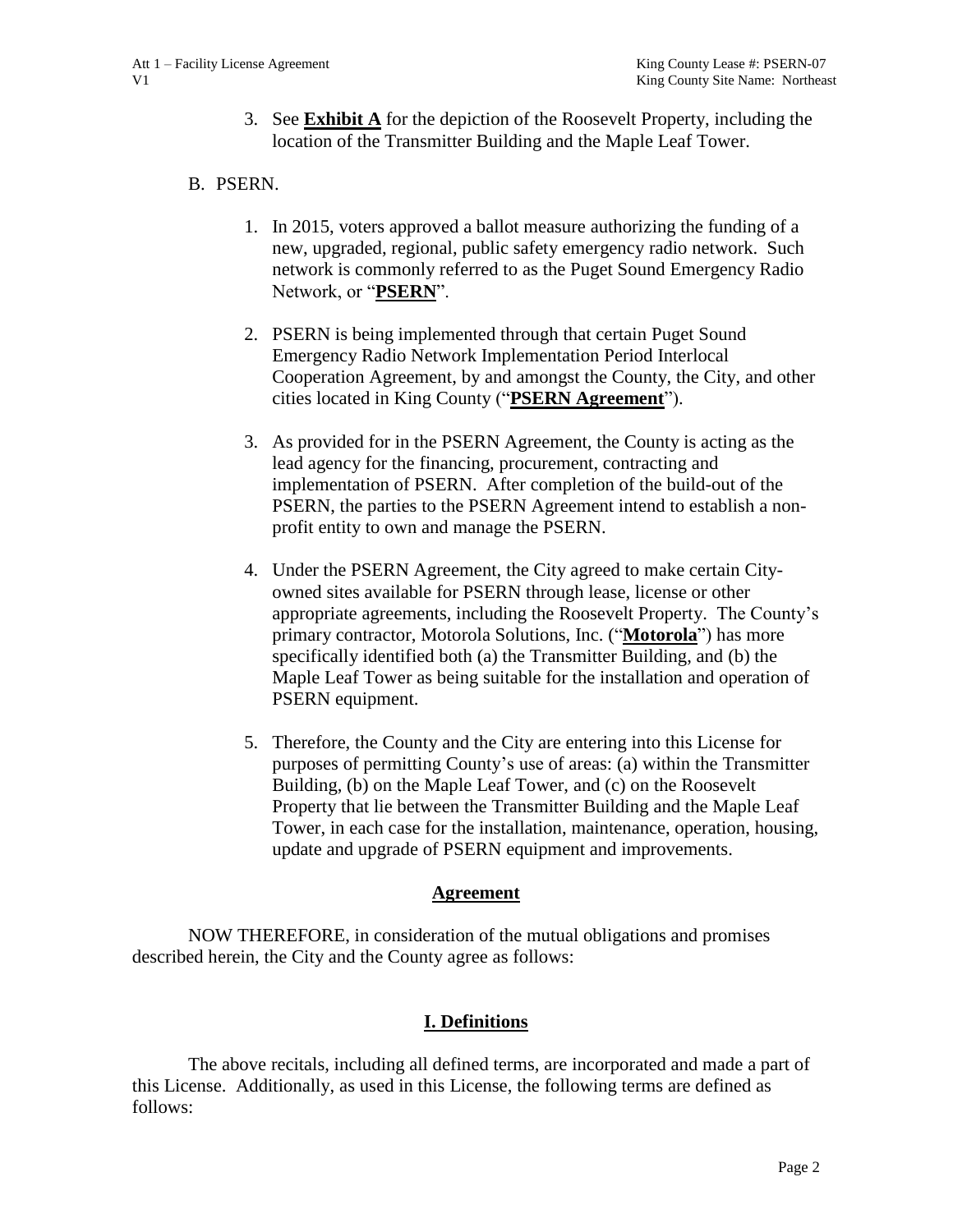"**Equipment**" means PSERN equipment, including but not limited to the following:

- 1. "**Radio Equipment**" means equipment racks, radios, transmitters and receivers, batteries, radio frequency filtering, network equipment, microwave radios, power and telco utilities, and associated DC power systems, including but not limited to rectifiers, associated rectifiers, DC breakers and panels, and any other associated equipment.
- 2. On the Maple Leaf Tower, and where necessary, over or across that part of the Roosevelt Property which lies between the Transmitter Building and the Maple Leaf Tower: whip antennas, microwave antennas and associated co-axial cables, conduits, grounding, antenna mounts and any other associated equipment (hereinafter, the "**Tower Equipment**").

"**Permitted Use**" means the installation, housing, operation, maintenance, update, upgrade and removal of Equipment for the PSERN.

### **II. License for Use**

1. Subject to the terms and conditions herein, the City grants the County a license to use the Roosevelt Property as more particularly described below:

- a. Exclusive use of six (6) rack spaces and space for batteries, all within the Transmitter Building, for purposes of housing the Radio Equipment. The exclusive use area is depicted on **Exhibit B**.
- b. Non-exclusive right to install, operate and maintain the Tower Equipment on the Maple Leaf Tower, and to install, operate and maintain conduit and cable connecting the Radio Equipment in the Transmitter Building to the Tower Equipment on the Maple Leaf Tower, provided no Equipment shall be placed below the surface of the Roosevelt Property without prior written approval of FAS.
- c. Non-exclusive right to use the Roosevelt Property as necessary to install, operate, and maintain Radio Equipment and Tower Equipment for the Permitted Uses.
- d. Non-exclusive right to use the restroom, aisles and other common areas of the Transmitter Building.

2. During the Term (as defined in Section III below), all Equipment installed at the Roosevelt Property by the County or its contractors or licensees shall be owned by the County on behalf of PSERN, as provided for in the PSERN Agreement, except as otherwise provided herein.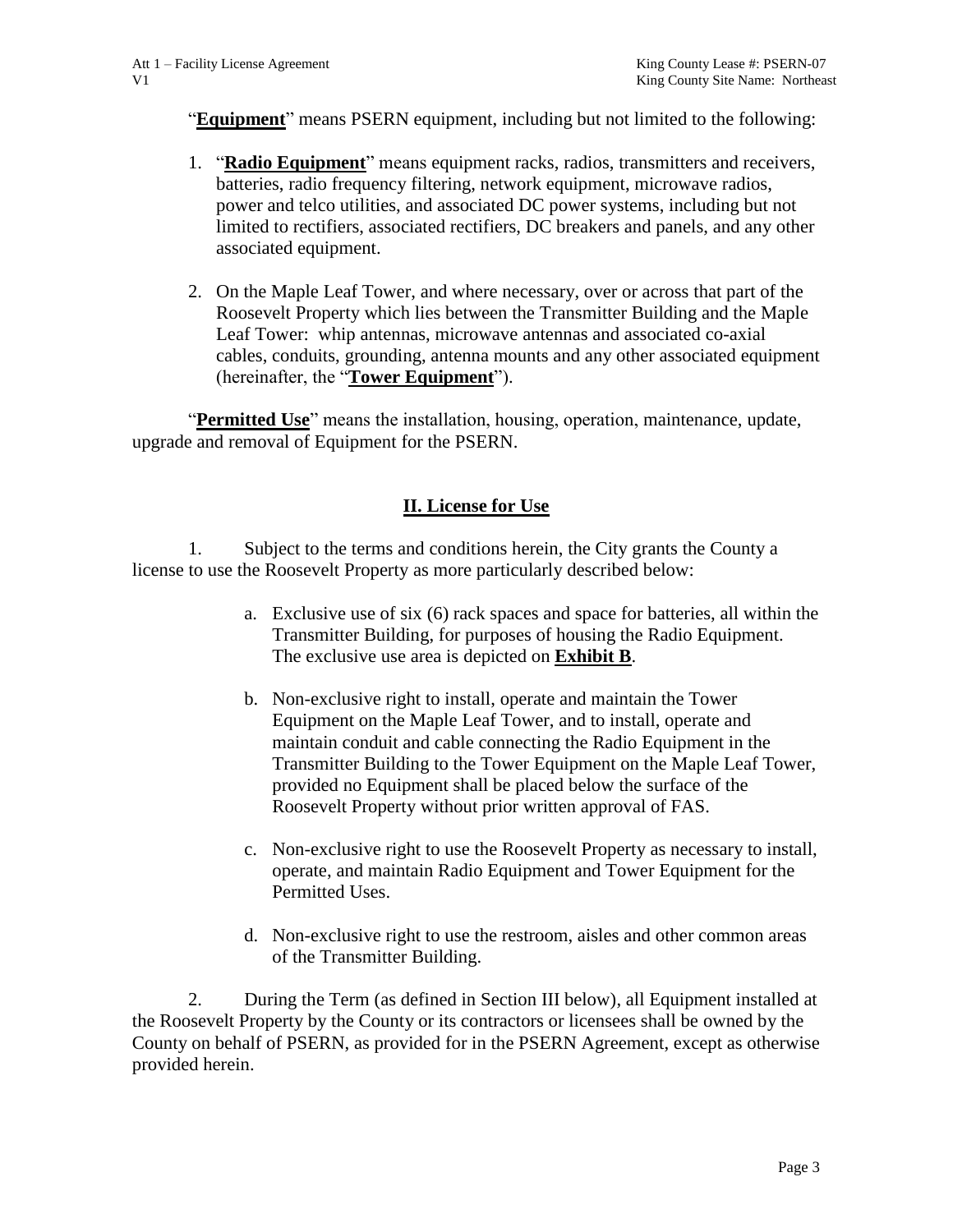3. The City reserves the right to require the County to relocate Radio Equipment to another location within the Transmitter Building, so long as such relocation is at the City's sole cost and expense.

4. The County shall not acquire any property rights to the Roosevelt Property by virtue of this License, nor shall the County acquire any ownership of equipment or improvements existing as of the Effective Date (as defined in Section III below) or later installed by the City or any City-authorized user. If the installation of any of the Equipment requires the City to improve the Maple Leaf Tower or to relocate any City equipment, the improvements or relocation shall be at the County's expense.

5. City's execution of this License is evidence of City's approval (as required under Section V.1.a) of the Equipment that may be installed and the locations such Equipment may be installed on the Roosevelt Property, as depicted and listed on **Exhibit B** and **Exhibit C** annexed hereto, without the need for any additional documentation of such approval. County shall obtain City's approval of any substantial change or revisions to the plans prior to installation.

## **III. Term**

1. This License shall be effective on the date when signed by an authorized representative of both parties ("**Effective Date**"). The term of this License shall commence on the first day of the month following the earlier of the date County commences any construction or installation of the Equipment on the Roosevelt Property, or twenty-four (24) months after the Effective Date ("**Term Commencement Date**"), and shall continue for a term of twenty-five (25) years (hereinafter, the "**Term**"), unless terminated earlier as provided under this License. Both City and County hereby agree that this License is irrevocable, and may only be terminated early in accordance with the terms of this License.

2. The parties agree that they shall acknowledge in writing the Term Commencement Date as follows: FMD shall notify FAS in writing of the Term Commencement Date and within ten (10) business days of receipt thereof, FAS shall acknowledge such date in writing as the Term Commencement Date and return such signed written instrument to FMD.

### **IV. Permitted Use; Interference; Release**

1. Permitted Use. The County may use the Roosevelt Property for the Permitted Use, but for no other purpose unless approved in advance in writing by FAS.

- 2. Interference Standards.
	- a. Where there are existing radio frequency user(s) on the Roosevelt Property, City will provide County with a list of all existing radio frequency user(s) on the Roosevelt Property and the frequencies used by each to allow County to evaluate and avoid the potential for interference.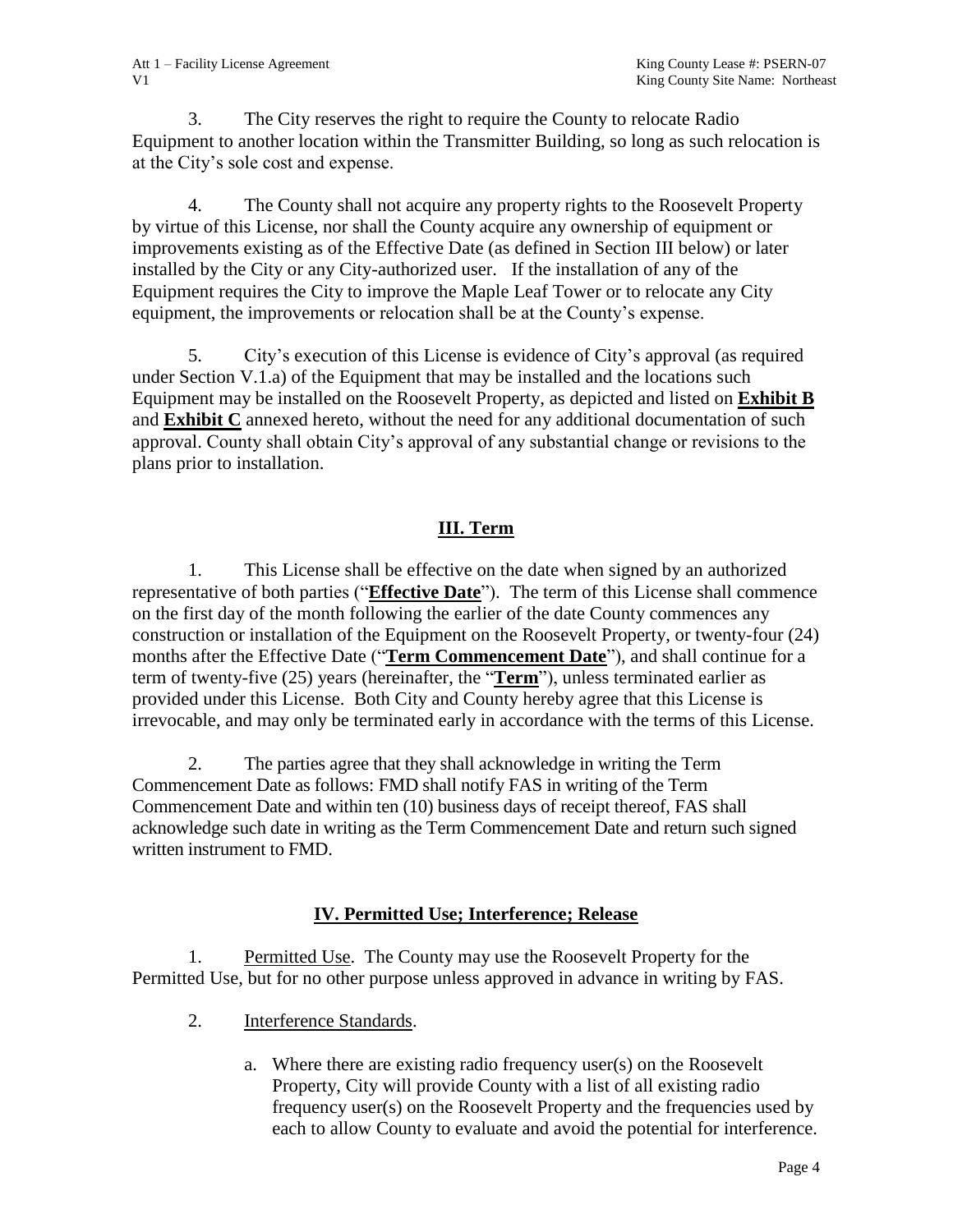- b. City agrees to require all City-authorized users of radio frequencies on the Roosevelt Property, including City and County, to: (i) comply with the standards promulgated from time to time by the Western Washington Regional Interference Committee, the most recent version of which is attached hereto as **Exhibit D**, (ii) comply with the rules, regulations, and licenses of the Federal Communications Commission ("**FCC**"), (iii) cease operating any equipment that causes interference within twenty-four (24) hours after receipt of notice of interference, except for intermittent testing to determine the cause of such interference, until the interference has been corrected, (iv) perform radio frequency intermodulation studies prior to the installation of additional equipment or radio frequencies to confirm that the proposed installation will not create interference with existing uses, (v) agree to include in all future leases, licenses and agreements the requirement to comply with terms that are substantially equivalent to the non-interference requirements in this Section IV, and (vi) reasonably cooperate with other users in order to troubleshoot the cause of any radio frequency interference which may arise. With respect to third-party users, City's obligations under this subsection will be fulfilled so long as City includes the requirements in any third-party agreement entered into after the Effective Date of this License, and thereafter takes reasonable steps to enforce the requirements.
- c. In the event of a conflict between the provisions of this Section IV, on the one hand, and the standards set forth in **Exhibit D**, on the other hand, the provisions of this Section IV shall govern.
- 3. Definitions.
	- a. User or users of the Roosevelt Property which are prior in time to the Term Commencement Date of this License, provided such user is operating and continues to operate within their respective frequencies and in accordance with all applicable Laws (as defined in Section IX.2 below), licenses and manufacturers specifications, and provided further that City has disclosed such user(s) to County prior to County's commencement of construction of the Equipment on the Roosevelt Property (hereinafter, "**Pre-Existing User(s)**");
	- b. Users of the Roosevelt Property which are subsequent in time to the Term Commencement Date of this License (hereinafter, "**Subsequent User(s)**");
	- c. For the purposes of this License, "**interference**" means harmful interference as defined by the FCC, and any use on the Roosevelt Property or surrounding property that causes physical obstruction with the Permitted Use of the Roosevelt Property.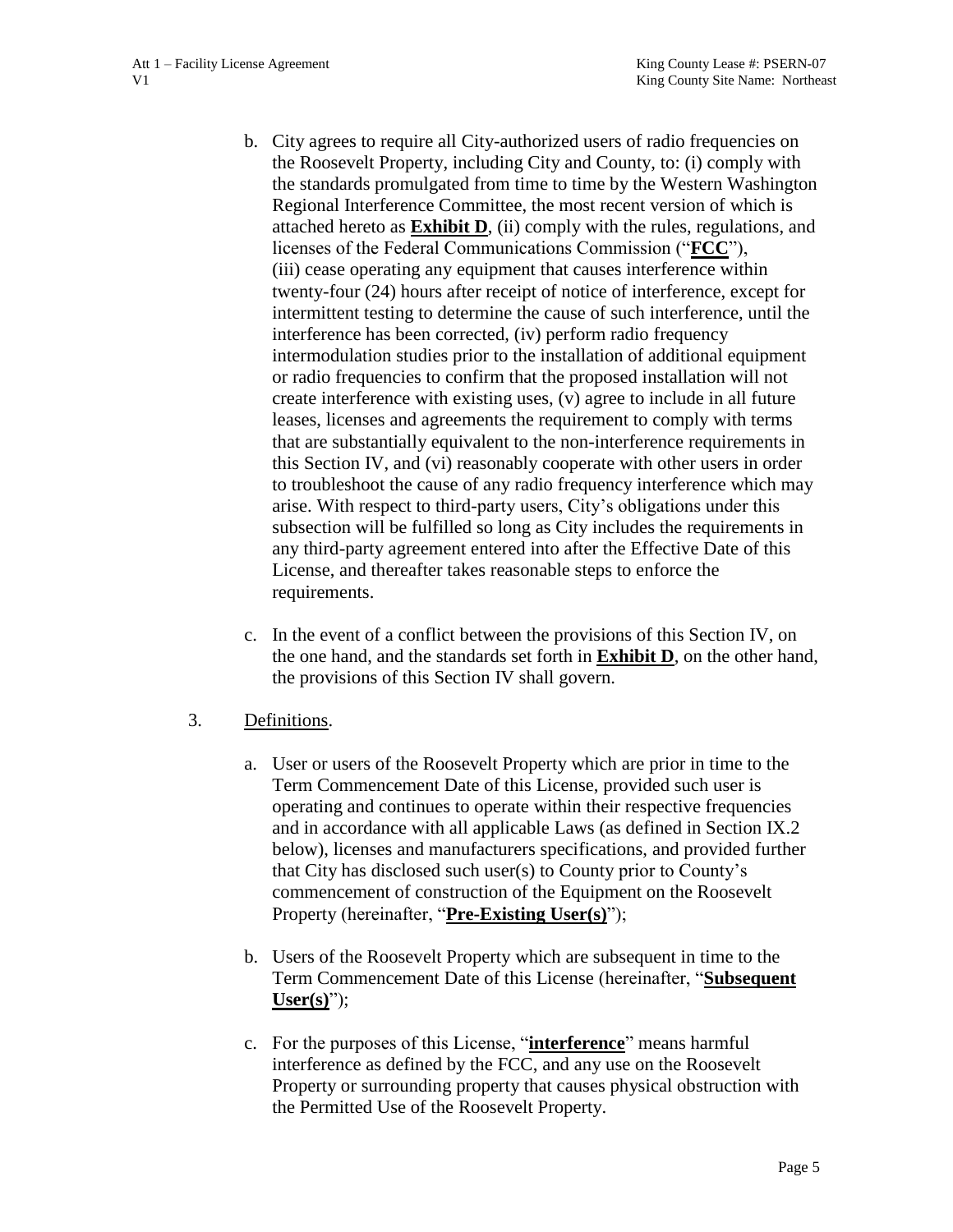4. Interference with Pre-Existing User. If the installation, configuration, operation, modification or maintenance of any of the Equipment creates any interference with or interruption of the operation of a Pre-Existing User, the following process shall apply:

- a. Notice to the County. Upon receipt of FAS's written or oral notification, the County shall, within twenty-four (24) hours, stop any action, use, or condition that causes such interference or interruption, including but not limited to suspending broadcasting from the Maple Leaf Tower. The County shall not be required to suspend broadcasting unless there is no other reliable means by which to terminate the interference or interruption, as determined by FAS in its sole discretion;
- b. County Steps to Remedy Interference or Interruption. The County shall, at its own expense, take reasonable steps as may be recommended by FAS and mutually agreed upon to eliminate the interference or interruption prior to resuming any action, use or condition that was stopped due to such interference or interruption;
- c. Termination if Interference or Interruption Is Not Stopped. If within ten (10) business days after the initial notice, the County has not stopped the action, use, or condition that is causing the interference or interruption, including but not limited to suspending broadcasting from the Maple Leaf Tower, then either party may terminate this License upon written notice to the other, in which case the County shall have no further obligation to pay the License Fee; and
- d. Termination for the County's Failure to Use Commercially Reasonable Efforts. After the County has stopped the interference or interruption as described above, the County shall initiate commercially reasonable efforts to identify the cause of the interference or interruption and, upon determining the cause, thereafter shall initiate and diligently pursue the cure, so there will be no interference or interruption after the County resumes broadcasting from the Maple Leaf Tower. If thereafter the County is unable to cure the condition of interference or interruption within sixty (60) days after receipt of the initial notice thereof, either County or City may terminate this License upon written notice to the other, in which case the County shall have no further obligation to pay the License Fee.
- 5. Interference from Subsequent User.
	- a. Without County's prior written consent, City will not grant a lease, license or any other right to any third-party for the use of the Roosevelt Property if the City has actual knowledge that such use will adversely affect or interfere with County's Equipment, County's operations, or County's rights under this License.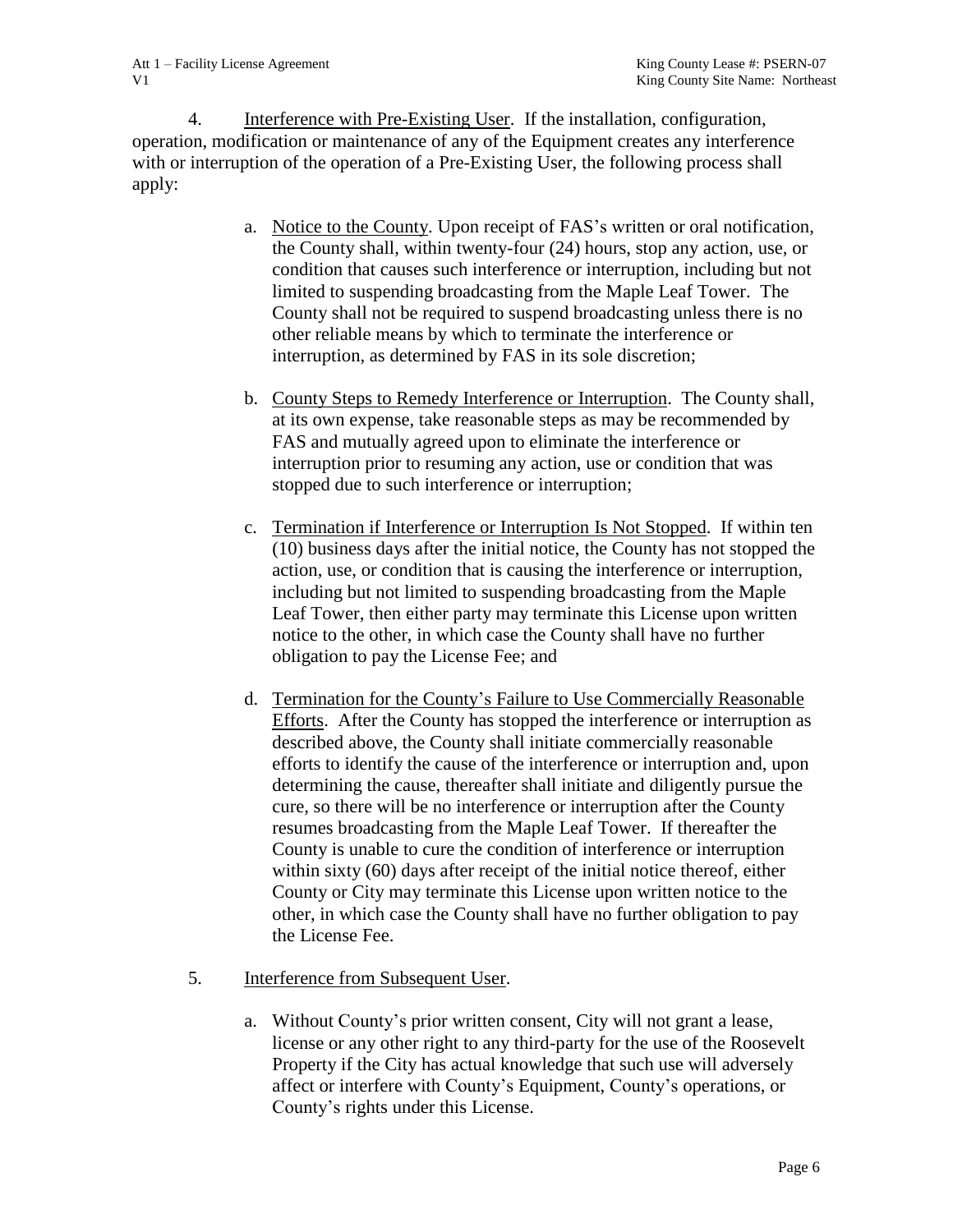b. Use of the Roosevelt Property by a Subsequent User shall not interfere with the County's then-current operations. If the County experiences interference caused by any Subsequent User, the County shall notify FAS orally or in writing of such interference. Immediately upon receipt of the County's notice, FAS shall commence commercially reasonable efforts to cause the Subsequent User to correct and eliminate the interference, including but not limited to causing the Subsequent User to power down its equipment and to cease or modify its operations. FAS thereafter shall use commercially reasonable efforts to cause the Subsequent User to perform whatever actions are reasonable and necessary to eliminate such interference. If for any reason the interference continues for more than ten (10) days after the date of the County's notice to FAS of such interference, then the County may at its option, (a) terminate this License upon written notice to FAS, and/or (b) exercise any and all remedies available to the County at law and in equity, including but not limited to seeking injunctive relief.

6. Cooperation. In all cases, the County and the City will cooperate with one another and all authorized users of the Roosevelt Property in accordance with current FCC rules and regulations, in good faith and so as to protect the business interests of all involved, to (a) determine the source of any interference and identify the cause of the interference, (b) work toward removing the interference with minimal business interruption to all users of the Roosevelt Property including the party causing the interference and the party or parties affected by the interference, and (c) allow all users of the Roosevelt Property to operate transmitters and receivers in accordance with FCC authorization.

7. Costs Relating to Interference. If there is interference, the County and the City will cooperate with each other to determine the cause, but each party will be responsible for its own costs in determining the cause of the interference. If the County's use is determined to be the cause of interference with a Pre-Existing User, the County will be responsible for the cost of remedying the interference. The County will not be responsible for the cost of remedying interference caused by a Subsequent User.

8. Release. The City makes no covenant, representation, or warranty to the County that any Pre-Existing or Subsequent User of the Roosevelt Property will not cause interference with or interruption of the County's use of the Equipment or the Roosevelt Property. So long as the City complies with its obligations under Section IV and takes reasonable steps to cause any third-party users to comply with the requirements under Section IV, the County hereby releases the City from any claims arising from interference with County's Permitted Use of its Equipment caused by third parties, except to the extent caused by the City's negligence or willful misconduct.

9. Requirement for Intermodulation Study. An intermodulation study will be prepared by the County prior to installation of the Equipment, and by each Subsequent User, and by any Pre-Existing User before making any changes (exclusive of the removal of equipment) to the pre-existing equipment or operating frequencies utilized by a Pre-Existing User. An intermodulation study will include in its calculations all pre-existing and proposed subsequent receiver and transmitter frequencies, and will be prepared noting the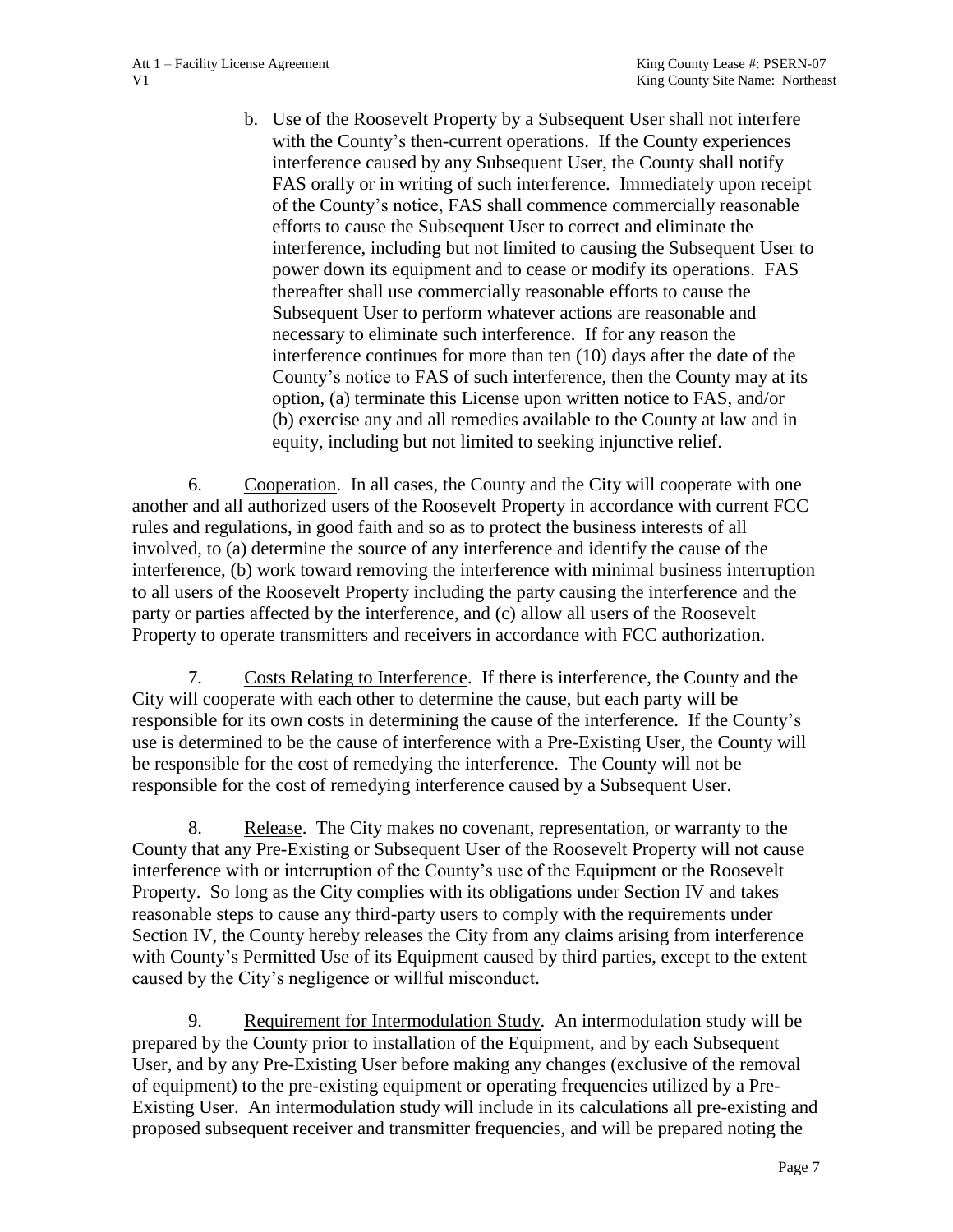technical characteristics from each Pre-Existing User and proposed Subsequent User, including operating bandwidth, modulation type, receiver sensitivity and transmitter power output. If harmful intermodulation products are identified, the Pre-Existing User or Subsequent User, as the case may be, proposing a change in operating frequencies or the addition of equipment must provide an intermodulation avoidance plan that identifies how the proposed changes or additions will be implemented so as to avoid interference. All such intermodulation studies and avoidance plans will be prepared by a licensed electrical engineer having the qualifications necessary to competently prepare such a study and plan.

## **V. Initial Installations of Equipment; Subsequent Installations**

1. Initial Installations. At its sole cost, the County shall be responsible for performing all work, or contracting for all work, necessary to install the Equipment at the locations described in Section II herein, including the engineering design, installation, and mounting of any racks, wiring, cables, panels, cable trays and any meters ("**Initial Installation**"). The Initial Installation is subject to the following conditions:

- a. The County shall not begin any installation of any of the Equipment until all plans have been reviewed and approved by FAS in writing and all necessary permits, approvals and waivers have been secured from all applicable governmental authorities. The County shall secure such permits, approvals and waivers at its sole cost; provided that FAS will cooperate with the County in its efforts to secure such permits, approvals and waivers.
- b. Prior to any digging on the Roosevelt Property, the County shall first locate all underground utilities on the Roosevelt Property.
- c. The County shall diligently complete all work in a safe and high-quality manner, at the County's sole cost.
- d. All work performed by or for the County shall be in compliance with all laws, rules, and regulations of any governmental authorities having jurisdiction over the Roosevelt Property. All grounding work shall be performed to Motorola R56 specifications.
- e. The County shall keep the Roosevelt Property and every part thereof free and clear of mechanics' liens and other liens for labor, services, supplies, equipment, or material provided for the use and benefit of the County, and the County shall at all times fully pay and discharge and save harmless the City, its successors and assigns, from any and all claims arising from such liens, and against all reasonable attorney's fees and costs and all expenses, damages, or outlay incurred by the City by reason of any such lien or claim of lien arising as a result of the actions of the County. Notwithstanding the foregoing, if the County in good faith disputes the claim of lien, the County may pursue such dispute in any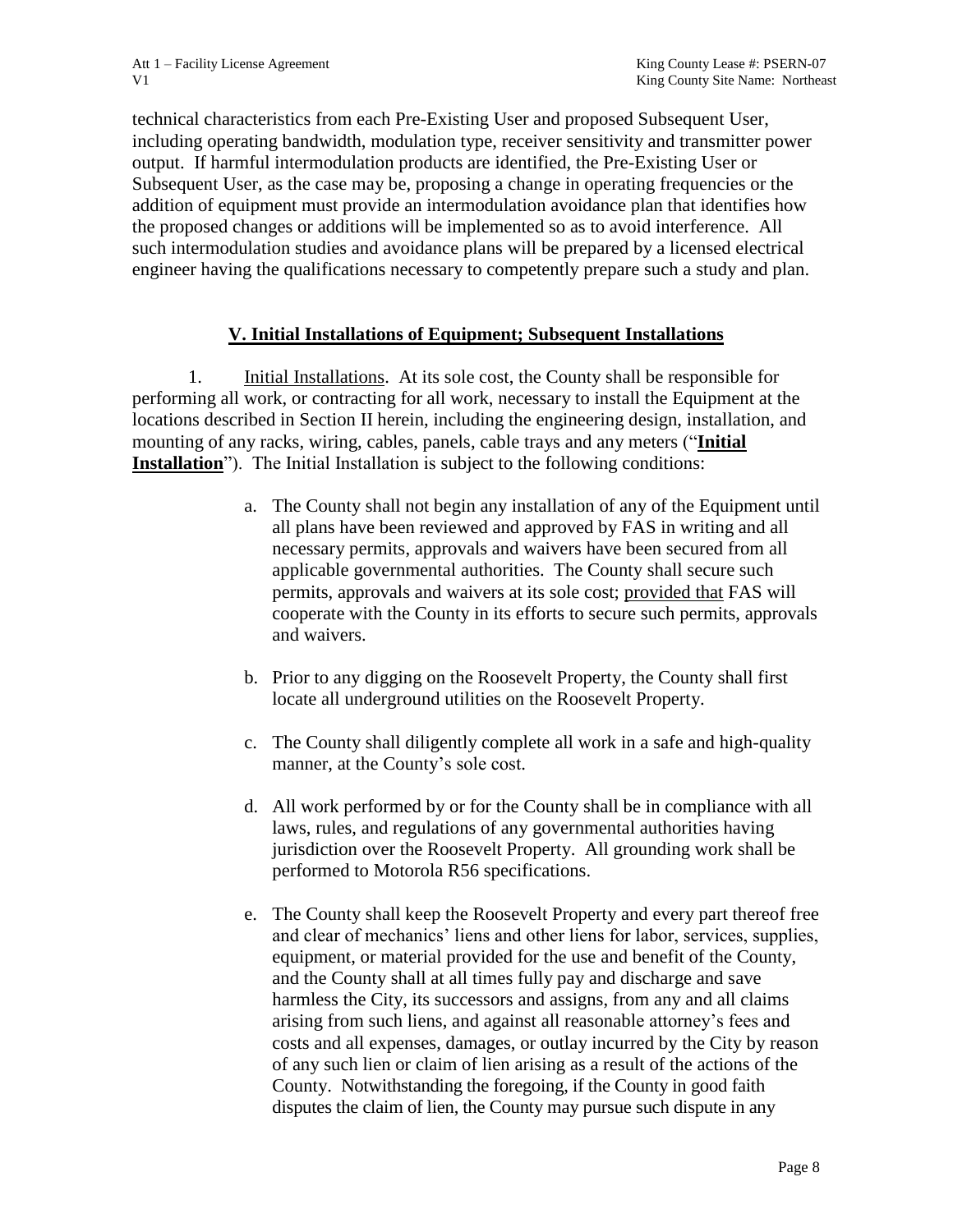lawful manner, provided that it bonds against such lien to the City's reasonable satisfaction.

2. Subsequent Installations. Any work performed by or for the County after the Initial Installation will be subject to the same requirements as are set forth in Section V.1 above; provided that all work related to County's Radio Equipment does not require the City's or FAS's consent, and County need only provided prior telephonic notice to the City's Project Manager, as provided in Section XX, thereof so long as such Radio Equipment work does not increase the area designated for County's exclusive use under Section II.1.a herein above. Any maintenance or other work conducted on the Maple Leaf Tower must be approved in advance by the City's Project Manager, as provided in Section XX.

# **VI. Security**

1. Critical Public Safety Facility. The City and County both acknowledge that the Roosevelt Property is a critical public safety facility. Except as otherwise provided for in this License, when using the Roosevelt Property, both the City and County shall follow best practices with respect to electronic and physical security.

2. Personnel of the County's contractors. The County's personnel, and the personnel of the County's contractors (including the contractors' subcontractors) furnishing labor, services, equipment or material in conjunction with the installation of the Equipment must satisfactorily complete a Criminal Justice Information System background check prior to entering the Roosevelt Property. Upon FAS's request, the County shall furnish FAS with reasonable evidence of such personnel's satisfactory completion of the Criminal Justice Information System background check.

3. Video Monitoring System. The County shall have the right to install a video monitoring system at the Roosevelt Property; provided that FAS shall have reasonable access to the content generated by such video monitoring system; and provided further that the County, at its sole cost and expense, shall install in and around the Transmitter Building signage to put persons on notice that their activities are being videotaped.

# **VII. License Fee/Taxes**

1. The County shall pay FAS an annual license fee of Thirty Thousand Dollars (\$30,000.00) ("**License Fee**"). The License Fee shall be due and payable in advance, with the initial payment due on the Term Commencement Date (subject to proration for a partial year) and thereafter on January 1 of each year during the Term. Beginning on the second January 1<sup>st</sup> occurring after the Term Commencement Date, and on January 1<sup>st</sup> of each subsequent year during the Term, the License Fee then in effect shall be increased by two percent (2.0%). The License Fee shall be prorated for any partial calendar year in the Term. Notwithstanding anything to the contrary contained in this License, provided City receives the first installment of the License Fee within forty-five (45) days of the Term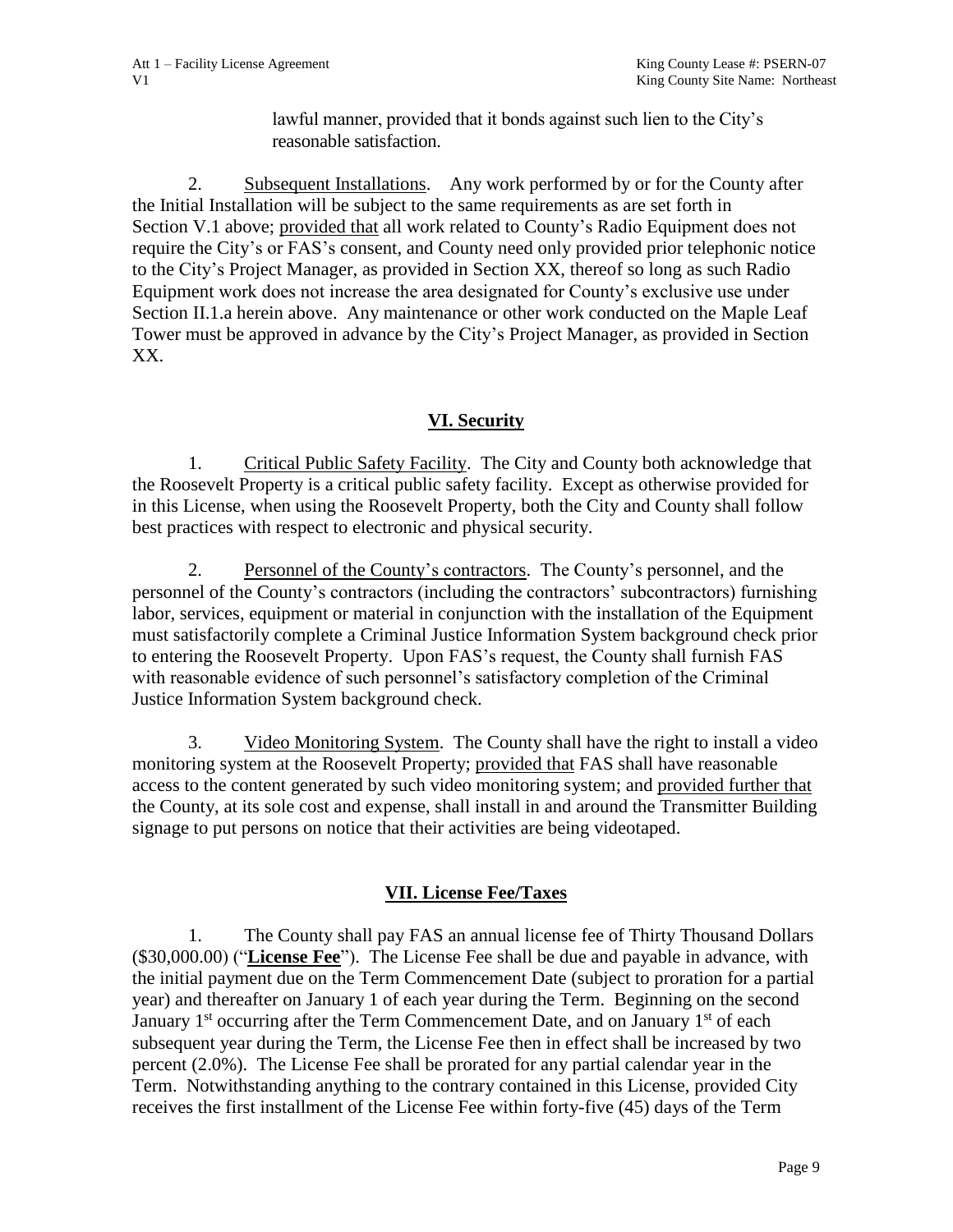Commencement Date, such License Fee shall not be deemed past due or delinquent and County shall not be deemed to be in default of this License.

2. The County shall pay any applicable license fees, permit fees, and taxes now or hereafter arising from its use of the Roosevelt Property. In the event any government entity makes any demand upon the City for payment of license fees, permit fees, or taxes attributable to the County's use of the Roosevelt Property, the County will remit the taxes demanded along with any interest and penalties associated therewith or, at no expense to the City, County shall have the right to contest such collection action and indemnify the City therefrom.

## **VIII. Utilities; Back-up Power Generator**

1. Utilities. City hereby grants County the right to install, repair, update and upgrade any power and/or telco utilities on or about the Roosevelt Property necessary for County's Permitted Use of the PSERN, subject to the terms in Section V. FAS shall provide water, sewer, solid waste utility service and electricity (except for costs of the Generator (as defined in Section VIII.2 below)) at no additional cost to the County.

2. Back-up Power Generator. The City owns and operates a backup-power generator on the Roosevelt Property ("**Generator**"). City hereby grants County the nonexclusive right to use the Generator as a back-up power source for County's Equipment during the Term of this License. County shall reimburse City for County's proportionate share of the costs to fuel and maintain the Generator, which shall be determined based on the percentage of calculated load attributed to each user of the Transmitter Building. The reimbursement amount will be billed to County annually on or before December 1<sup>st</sup> of each year, and County shall reimburse City on January  $1<sup>st</sup>$  of each year, or within thirty (30) days after County's receipt of the invoice (including reasonably acceptable documentation supporting charges attributable to County's use) from City, whichever is later.

3. Interruption or Failure of Utilities. The County hereby releases the City from any liability for any injury, loss or damage caused by or resulting from any interruption or failure of utilities serving the Roosevelt Property due to any cause whatsoever, unless caused by or arising out of City's negligence or willful misconduct.

# **IX. Use of Transmitter Building; Maintenance**

1. Use of Transmitter Building. The County will use the Roosevelt Property in a manner consistent with the existing operations established by FAS at the Transmitter Building and in accordance with rules and regulations established by FAS from time to time, except in case of conflict between the rules and regulations and express provisions of this License, in which case the provisions of this License shall prevail. If FAS elects to impose any existing rules and regulations or establishes any new rules and regulations applicable to County's use of the Roosevelt Property, FAS must give County at least thirty (30) days prior written notice thereof before County is required to comply; provided as a condition precedent to County's obligation for compliance, such rules and regulations must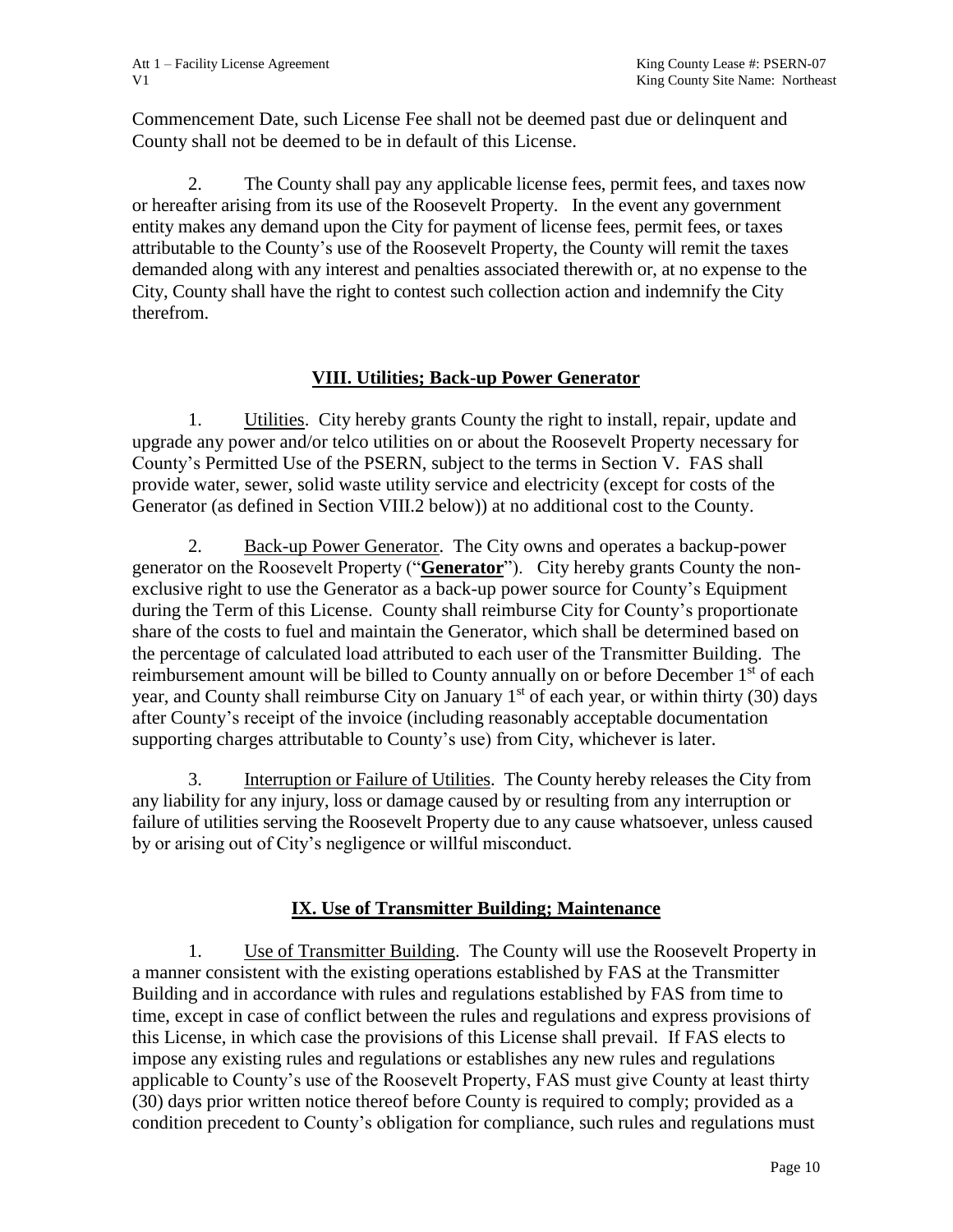be equally imposed against all users of the Transmitter Building, including City's use thereof.

2. Maintenance by County. The County shall be responsible for all maintenance of all the Equipment. The County shall maintain its Equipment in accordance with all applicable federal, state and local governmental laws, regulations, and engineering standards ("**Laws**"). Additionally, the County shall keep its exclusive use area and adjacent areas used by the County in a clean and neat condition. The County shall be responsible for repairing any damage to the Roosevelt Property and adjacent areas caused by the County, its employees, agents and contractors.

3. Maintenance by FAS. FAS shall maintain and keep in good repair the Roosevelt Property (inclusive of the Transmitter Building and the Maple Leaf Tower), and access thereto (excluding the Equipment or repair of damage caused by the County or its employees, agents or contractors), in a manner consistent with FAS's maintenance of its other similar facilities, and in compliance with all applicable Laws. FAS shall provide custodial service for the Transmitter Building.

4. Except as expressly set forth in this License, City shall not maintain, repair or otherwise touch or interfere with County's Equipment without County's prior consent; provided that in the event of an emergency posing an imminent threat of bodily injury or property damage, City may take action necessary to abate the threat and shall give County notice of such actions taken as soon as is reasonably possible thereafter.

5. City agrees to maintain the Maple Leaf Tower at all times during the Term of this License in such a manner so that the Maple Leaf Tower meets the Class III Structural Classification defined in ANSI/TIA-222-G, or at the then-current standards for use by emergency, rescue or disaster operations.

# **X. Signs**

The County shall not install any external signage at the Roosevelt Property without first obtaining written approval from FAS (which shall not be unreasonably withheld), unless required to do so under any applicable Laws, or in compliance with Section VI.3, Video Monitoring System.

# **XI. Access**

FAS shall ensure that the County has twenty-four (24) hour access to the Roosevelt Property, subject to reasonable security and monitoring measures.

### **XII. Indemnification**

1. Mutual Indemnification. As used in this License, "**Claims**" means all claims, lawsuits, losses, damages, costs (including but not limited to reasonable attorney's fees), expenses and liabilities of any kind arising from damage to property or bodily injury, including death. The County shall defend, indemnify and hold harmless the City and its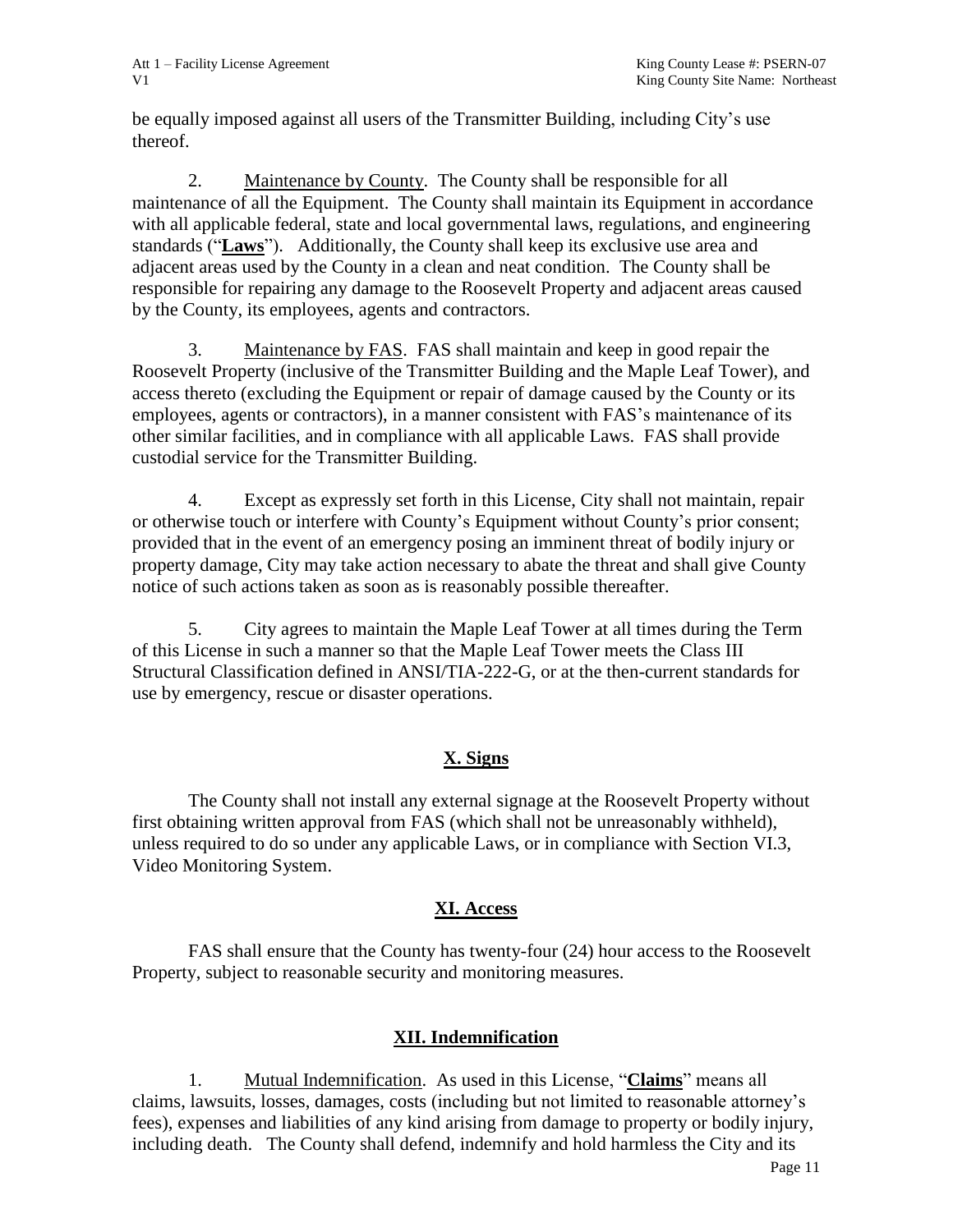directors, officers, elected officials, employees, and contractors from and against any and all Claims to the extent caused by the County's breach of this License or the negligent acts or omissions of the County, or its employees, elected officials, servants, contractors, licensees or invitees. The City shall defend, indemnify and hold harmless the County and its directors, officers, elected officials, employees, and contractors from and against any and all Claims to the extent caused by the City's breach of this License or the negligent acts or omissions of the City, or its employees, elected officials, servants, contractors, licensees or invitees.

2. Waiver of Immunity under Title 51. Each party agrees that the foregoing indemnity specifically covers actions brought by its own employees and that this indemnity shall survive termination or expiration of this License. The foregoing indemnity is specifically and expressly intended to constitute a waiver of each party's immunity under the Washington's Industrial Insurance Act, Revised Code of Washington ("**RCW**") Title 51, but only with respect to the other and to the extent necessary to provide a full and complete indemnity from Claims as required under Section XII.1. Each party shall promptly notify the other of casualties or accidents occurring in or about the Roosevelt Property.

### **XIII. Insurance**

1. County's Insurance Coverages and Limits. County shall, at its sole cost and expense, maintain, and cause its subtenant(s), if any, to maintain in full force and effect the following minimum limits of insurance or self-insurance, and adhere to all terms and conditions set forth below, throughout the entire Term:

> a. **Commercial General Liability** ("**CGL**") written on an occurrence form at least as broad as ISO CG 00 01, with minimum limits of liability:

\$1,000,000 per Occurrence \$2,000,000 General Aggregate \$2,000,000 Products/Completed Operations Aggregate \$1,000,000 Personal/Advertising Injury Liability \$1,000,000 Damage to Premises Rented to You

### **Employers Liability / Washington Stop Gap**

\$1,000,000 Each Accident / Each Disease / Policy Limit

Alternatively, coverage may be evidenced as Employer's Liability insurance under Part B of a Workers Compensation insurance policy.

CGL Coverage shall include: Premises and Operations; Broad Form Property Damage (Including Completed Operations); Liability assumed under an Insured Contract, subject to standard policy exclusions (including tort liability of another assumed in a business contract); Personal Injury and Advertising Liability; Independent Contractors; Severability of Interest Clause; Waiver of Subrogation endorsement in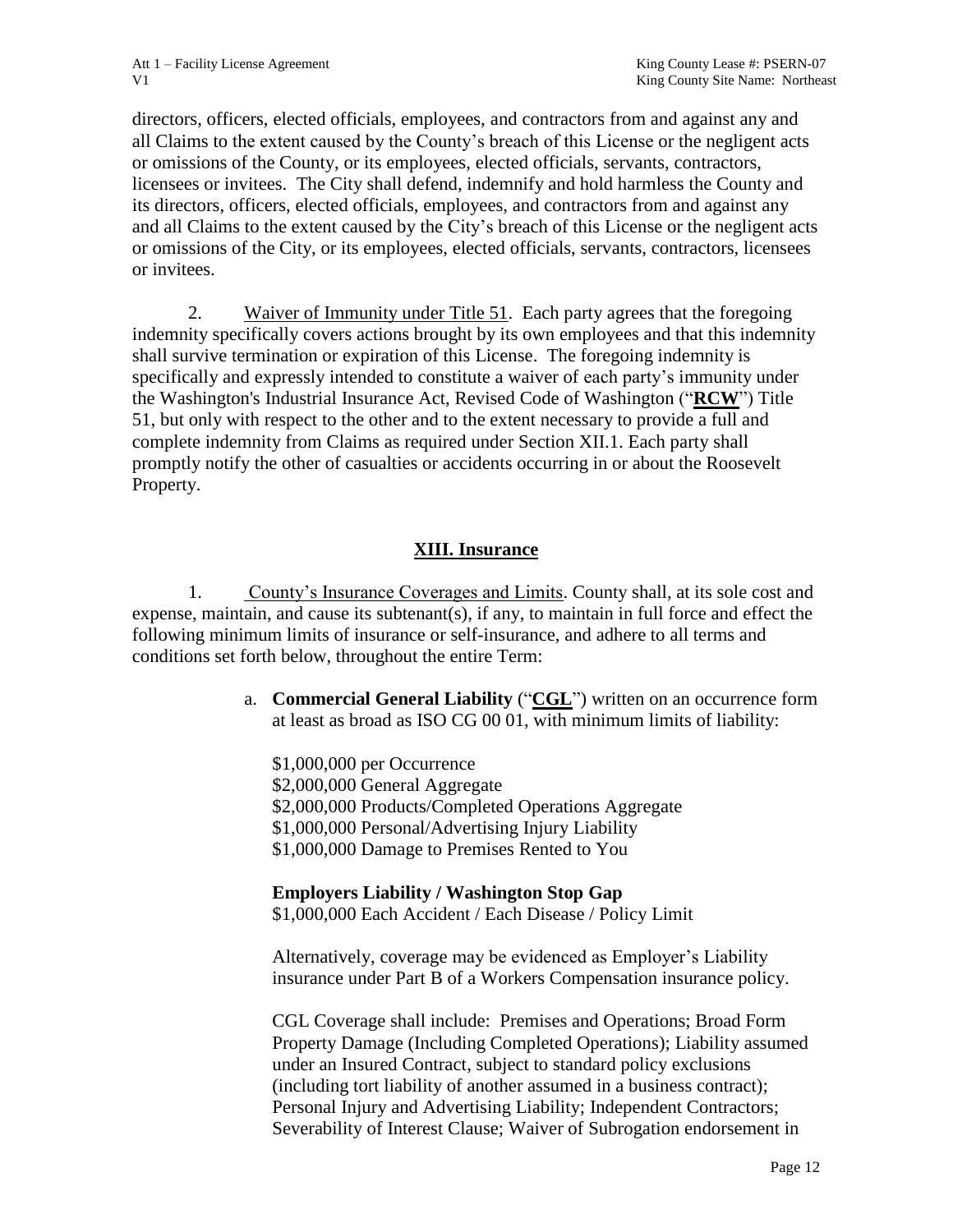favor of Owner as required by contract; "Claims Made" and "Modified Occurrence" policy forms are not acceptable.

The limits of liability described above are minimum limits of liability only. Regardless of provisions to the contrary under the terms of any insurance policy maintained by County, the specification of any such minimum limits shall neither be (1) intended to establish a maximum limit of liability to be maintained by County regarding this License, nor (2) construed as limiting the liability of any of County's insurers, which must continue to be governed by the stated limits of liability of the relevant insurance policies.

- b. **Automobile Liability** insurance at least as broad as ISO CA 00 01 including coverage for owned, non-owned, leased or hired vehicles as applicable, with a minimum limit of \$1,000,000 each accident for bodily injury and property damage.
- c. **Workers' Compensation** insurance, or qualified self-insurance, securing County's liability for industrial injury to its employees in accordance with the provisions of Title 51 of the RCW.
- d. **Umbrella or Excess Liability** insurance if and as necessary to maintain total CGL and Automobile Liability insurance limits of \$5,000,000 each occurrence and be no less broad than coverages described above.
- e. **Property** insurance under which the County's Equipment and all alterations, additions and improvements that County makes to the Roosevelt Property are insured throughout the Term in an amount not less than the replacement cost new thereof, against the following hazards: (i) loss from the perils of fire and other risks of direct physical loss (earthquake optional), not less broad than provided by the insurance industry standard "Causes of Loss - Special Form" (ISO form CP 1030 or equivalent); (ii) loss or damage from water leakage or sprinkler systems now or hereafter installed in or on the Roosevelt Property; (iii) loss or damage by explosion of steam boilers, pressure vessels, or aboveground oil or gasoline storage tanks or similar apparatus now or hereafter installed on the Roosevelt Property; and (iv) loss from business interruption or extra expense, with sufficient coverage to provide for the payment of the License Fee and other costs during any interruption of County's business. City shall be named as an additional loss payee, as its interest may appear, as respects property insurance covering the alterations, additions and improvements under such policy.
- f. In the event that the City deems insurance to be inadequate to protect County and the City, County shall reasonably increase coverages and/or liability limits as the City shall deem reasonably adequate within sixty (60) days after the date of written notice.
- 2. Terms and Conditions for County's Insurance.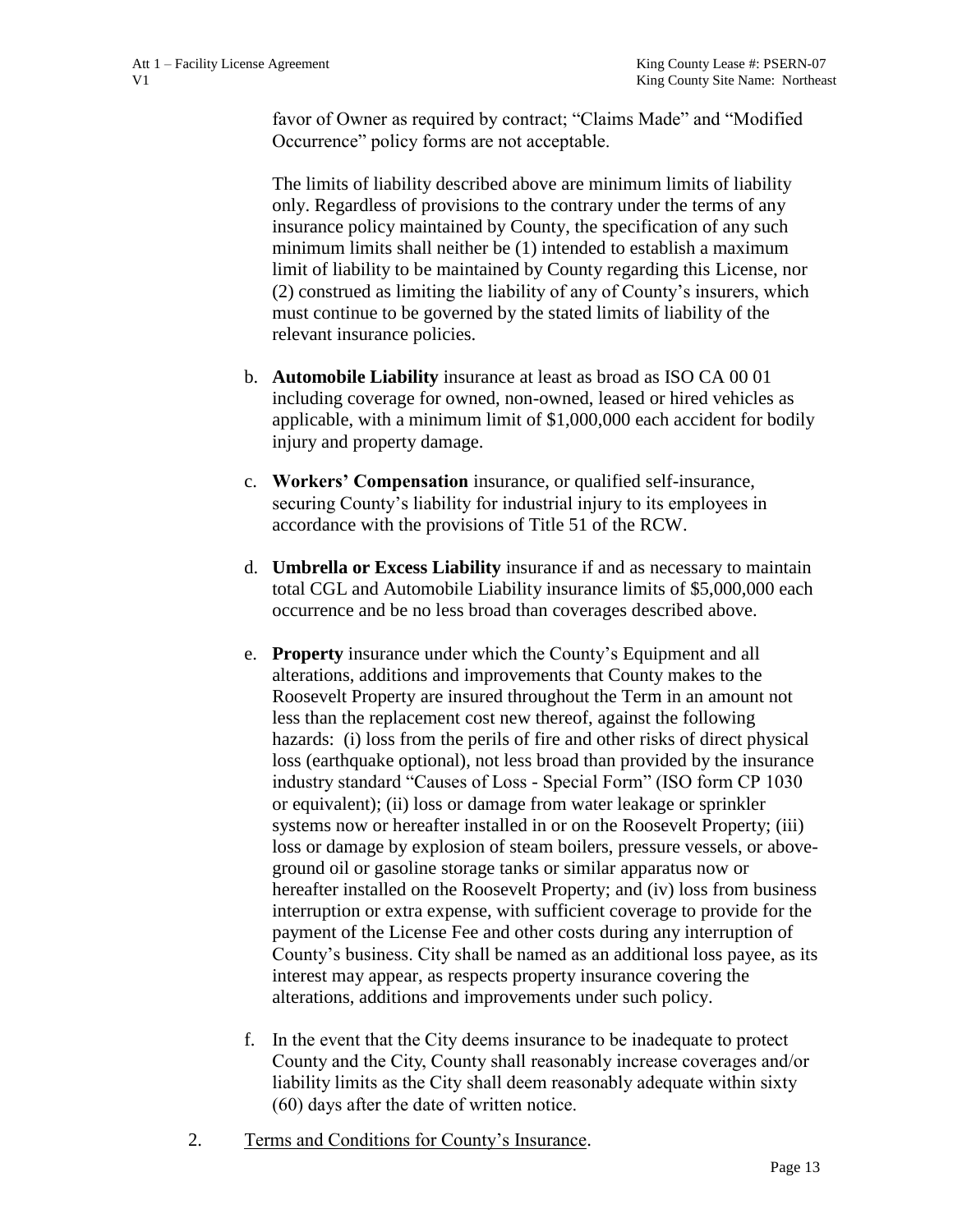- a. The City as Additional Insured: The CGL insurance, and, in addition, excess and/or umbrella liability insurance, if any, shall include "The City of Seattle, its officers, officials, employees, agents and volunteers" as additional insureds. County's insurance shall be primary and noncontributory to any insurance maintained by or available to the City. If the County's self-insurance program does not allow for additional insureds, this paragraph does not apply.
- b. Required Separation of Insured Provision; Cross-Liability Exclusion and other Endorsements Prohibited: County's CGL insurance policy shall include a "separation of insureds" or "severability" clause that applies coverage separately to each insured and additional insured, except with respect to the limits of the insurer's liability. County's CGL insurance policy shall not contain any provision, exclusion or endorsement that limits, bars, or effectively precludes the City from coverage or asserting a claim under the County's CGL insurance policy on the basis that the coverage or claim is brought by an insured or additional insured against an insured or additional insured under the policy.
- c. Cancellation Notice: Coverage shall not be cancelled without forty-five (45) day written notice of such cancellation, except ten (10) day written notice as respects cancellation for non-payment of premium, to the City at its notice address, except as may otherwise be specified in RCW 48.18.290 (Cancellation by insurer). The City and the County mutually agree that for the purpose of RCW 48.18.290(1)(b), for both liability and property insurance the City is deemed to be a "mortgagee, pledge, or other person shown by (the required insurance policies) to have an interest in any loss which may occur thereunder."
- d. Minimum Security Requirements: Each insurance policy required hereunder shall be (1) subject to reasonable approval by City that it conforms with the requirements of this section, and (2) be issued by an insurer rated A–: VIII or higher in the then-current A.M. Best's Key Rating Guide and licensed to do business in the State of Washington unless procured under the provisions of Chapter 48.15 RCW (Unauthorized insurers).
- e. Deductible or Self-Insured Retention: Any deductible or self-insured retention ("**S.I.R.**") must be disclosed to, and shall be subject to reasonable approval by, the City. County shall cooperate to provide such information as the City may reasonably deem to be necessary to assess the risk bearing capacity of the County to sustain such deductible or S.I.R. The cost of any claim falling within a deductible or S.I.R. shall be the responsibility of County. If a deductible or S.I.R. for CGL or equivalent insurance is not "fronted" by an insurer but is funded and/or administered by County or a contracted third-party claims administrator, County agrees to defend and indemnify the City to the same extent as the City would be protected as an additional insured for primary and noncontributory limits of liability as required herein by an insurer.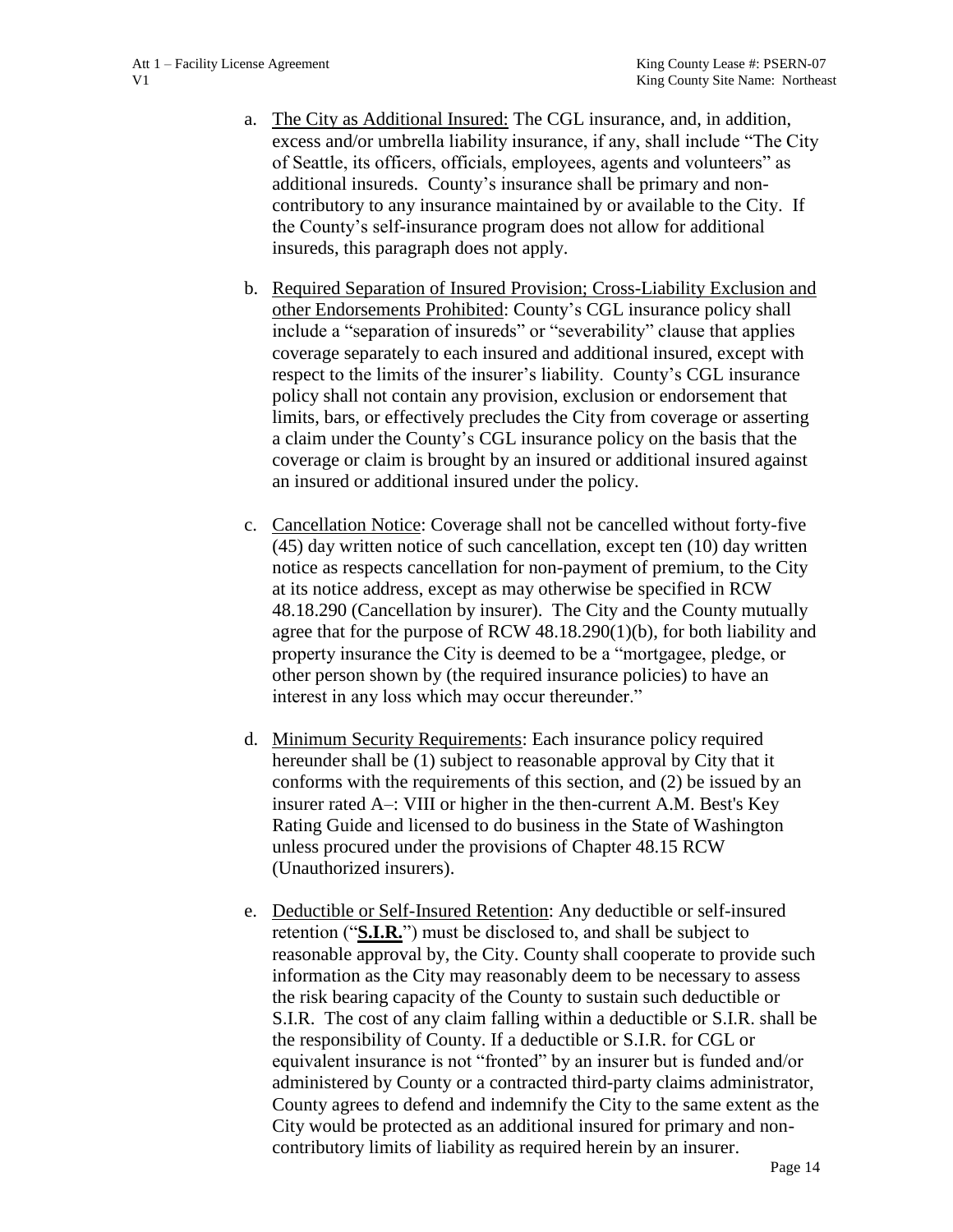#### 3. City's Property Insurance Coverage and Limits.

- a. City will maintain at its expense Property Insurance or self-insurance under which the Roosevelt Property, excluding County's Equipment, is insured throughout the Term in an amount not less than the replacement cost new thereof, against the following hazards: (i) loss from the perils of fire and other risks of direct physical loss (including earthquake), not less broad than provided by the insurance industry standard "Causes of Loss - Special Form" (ISO form CP 1030 or equivalent); (ii) loss or damage from water leakage or sprinkler systems now or hereafter installed in or on the Roosevelt Property; (iii) loss or damage by explosion of steam boilers, pressure vessels, or above-ground oil or gasoline storage tanks or similar apparatus now or hereafter installed on the Roosevelt Property. City's Property Insurance currently is subject to a \$250,000 deductible for most claims for which County shall be responsible only to the proportional extent to which the loss or damage is attributable to County's negligent acts.
- b. During such time as County is engaged in the performance of the Initial Installation or other structural renovation of the Roosevelt Property, the County or its contractor(s) shall maintain in full force and effect "All Risks" Builder's Risk Property insurance or reasonable equivalent for the portion of the Roosevelt Property under structural renovation, including fire and flood, on a replacement cost new basis. In the event of a claim under the Builder's Risk Property insurance policy, County or its contractor(s) shall be responsible for paying any deductible under the policy if County or any of its agents, employees, or contractors is responsible for the loss or damage. It shall be County's responsibility to properly coordinate with the City's Risk Management Division the placement of Builder's Risk Property insurance prior to any new construction on, or structural alteration of, the Roosevelt Property.
- c. The City may reasonably change the terms of its insurance in Section XIII.3.a and b at any time based on market conditions, with no compensation due to the County, upon at least forty-five (45) days prior written notice to County.

4. Waiver of Subrogation. Unless such waiver would void the property insurance coverage to be provided pursuant to this Section XIII, the City and County waive all subrogation rights each may have against the other, or any subtenant, for damages caused by fire or other perils to the extent covered by property insurance obtained pursuant to this Section XIII or other property insurance applicable to the Roosevelt Property, except such rights as they have, to proceeds of such insurance held by the City or the County or both as fiduciary. This waiver of subrogation shall be effective to a person or entity even though that person or entity would otherwise have a duty of indemnification, contractual or otherwise, whether or not the person or entity paid the insurance premium directly or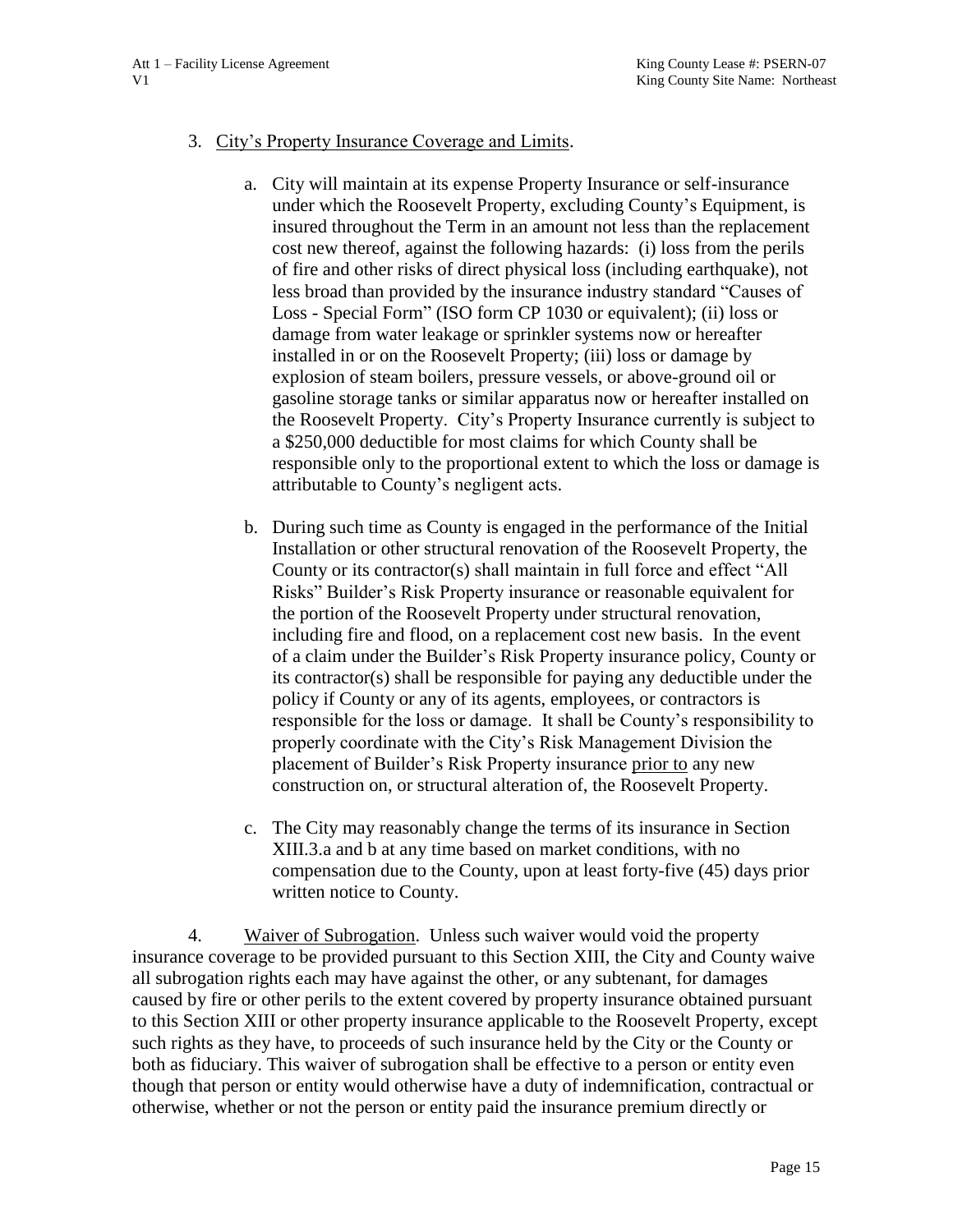indirectly, and whether or not the person or entity has an insurable interest in the property damaged.

5. Evidence of Insurance. On or before the Term Commencement Date, and thereafter not later than the last business day prior to the expiration date of each such policy, the following documents must be delivered to City at its notice address as evidence of the insurance coverage required to be maintained by County:

- a. Certification of insurance documenting compliance with the coverage, minimum limits and general requirements specified herein;
- b. A copy of the policy's declarations pages, showing the insuring company, policy effective dates, limits of liability, and the "Schedule of Forms and Endorsements" specifying all endorsements listed on the policy including any company-specific or manuscript endorsements; and
- c. A copy of the CGL insurance policy endorsements expressly including the City and its officers, elected officials, employees, agents and volunteers as additional insureds (whether on ISO Form CG 20 26 or an equivalent additional insured or blanket additional insured policy wording), showing the policy number;
- d. Pending receipt of the documentation specified in this Section XIII.5, County may provide a copy of a current complete binder. An ACORD certificate of insurance will not be accepted in lieu thereof;
- e. Evidence of insurance as set forth above, shall be issued to the City, at the City's notice address set forth in Section XIX, below.
- f. In lieu of the above documents, the County may provide the City with a letter of self-insurance as adequate proof of coverage. County is required to update such proof only upon substantial changes to its self-insurance program; provided that if the County assigns this License as permitted under Section XXVII, the County or its assignee shall provide proof of coverage in compliance with the requirements of this Section XIII prior to or upon the effective date of assignment.

6. Assumption of Property Risk. The placement and storage of County's Equipment in or about the Roosevelt Property shall be the responsibility, and at the sole risk, of County.

7. Adjustments of Claims. The County shall provide for the prompt and efficient handling of all claims for bodily injury, property damage or theft to the extent arising out of, and subject to the terms of Section XIII.4, Waiver of Subrogation, the activities of the County under this License.

8. County's Responsibility. The procuring of the policies of insurance required by this License shall not be construed to limit the County's liability hereunder. Notwithstanding said insurance, and subject to the terms of Section XIII.4, Waiver of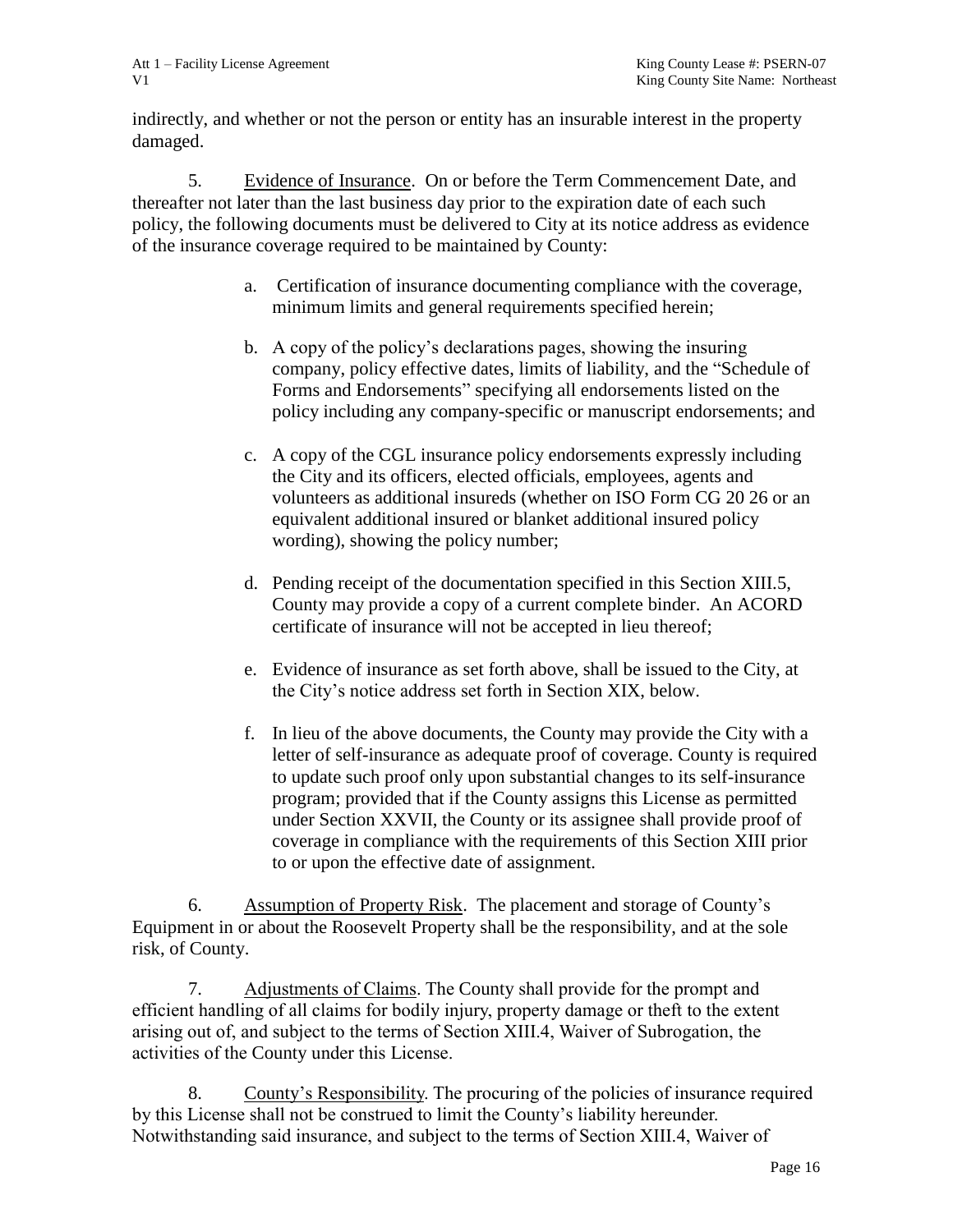Subrogation, the County shall be obligated for the full and total amount of any damage, injury or loss caused by the negligence of the County, or any of its agents, officers and employees or through use or occupancy of the Roosevelt Property.

9. Third-Party Insurance. Before authorizing any contractor or third-party to enter onto the Roosevelt Property to perform any activity on behalf of the County, the County shall be responsible for ensuring that all such parties are insured in the forms described in Section XIII.5, Evidence of Insurance, herein above and meet all requirements in this Section XIII 1.a, b, c, f, 2, 5, 6, 7, and 8.

10. Self-Insurance. The County maintains a fully funded self-insurance program for the protection and handling of its liabilities including injuries to persons and damage to property. The City acknowledges, agrees and understands that the County is self-funded for all of its liability exposures for this License. The County agrees to provide the City with at least thirty (30) days prior written notice of any material change in the County's self-funded insurance program. The City further acknowledges, agrees and understands that the County does not purchase CGL insurance and is a self-insured governmental entity; therefore the County does not have the ability to name the City as an additional insured.

### **XIV. Casualty; Damage or Destruction**

1. The County specifically understands and agrees that the installation and operation of the Equipment at the Roosevelt Property involves certain unavoidable risks. All risk of loss to the Equipment is hereby knowingly assumed by the County, and the County hereby releases the City from liability for any loss from any cause, except any loss caused by the negligence or intentional misconduct of the City or its employees, elected officials, servants, agents, contractors, licensees and invitees.

2. If the Transmitter Building or the Maple Leaf Tower or any portion thereof is damaged or destroyed by fire, earthquake or other casualty, as soon as sufficient insurance, self-insurance and/or other funds are available, the City shall proceed with reasonable diligence to carry out all work necessary to repair or replace the Transmitter Building or the Maple Leaf Tower, as the case may be, or any portion that was damaged or destroyed, at the City's cost. The City shall have no responsibility for repair or replacement of the Equipment. Notwithstanding the foregoing, the City retains the sole option to elect not to repair or replace the Transmitter Building or the Maple Leaf Tower, in the City's sole discretion, in which case the City may terminate this License without liability, effective upon thirty (30) days written notice to the County. The City shall make best efforts to make such election within ninety (90) days after the casualty. If for any reason the nature of the damage or destruction is such that the Transmitter Building or the Maple Leaf Tower cannot be used for the Permitted Use and the City cannot reasonably, or notifies the County that the City elects not to, complete repair or replacement, the County may terminate this License without liability upon thirty (30) days written notice to FAS. The County places its Equipment on the Roosevelt Property at County's risk, and the County shall be solely responsible for the cost of replacement or repair of any damage to or destruction of its Equipment, unless caused by or arising out of the negligence or willful misconduct of the City or its employees or contractors. If at any time the Transmitter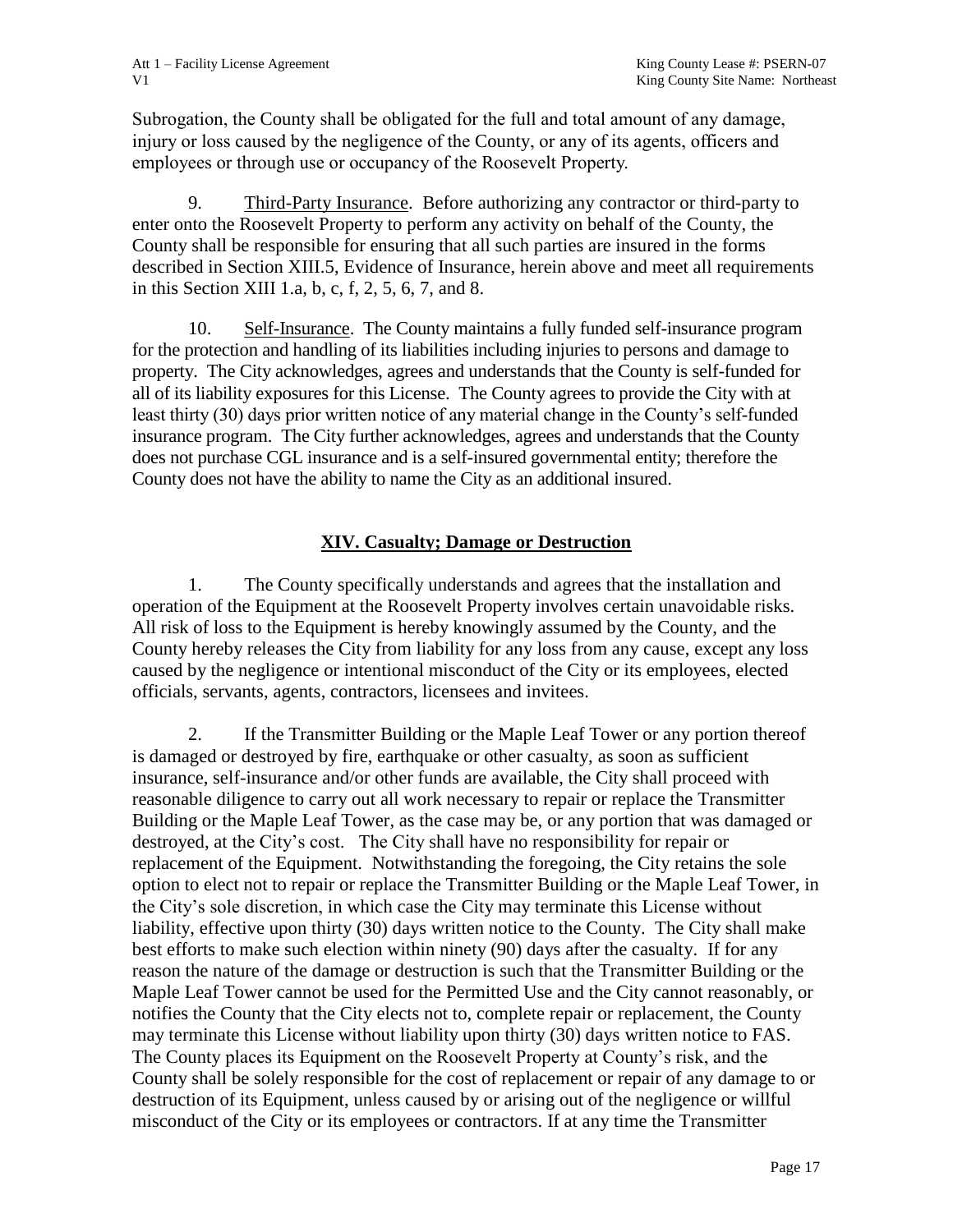Building or the Maple Leaf Tower is unusable for the Permitted Use, the License Fee shall be abated until the City completes the repair or replacement.

3. In the event the Transmitter Building or the Maple Leaf Tower or any portion thereof is damaged or destroyed by fire, earthquake or other casualty, or in the event of an event contemplated under Section XVIII, Eminent Domain, herein below, if the County and City mutually determine that it is feasible to relocate the Equipment to a different location on the Roosevelt Property or adjacent City property in order to continue operation of the PSERN uninterrupted, the parties agree that the Equipment may be relocated to a mutually acceptable alternate location. City will exercise best efforts to provide an interim site for County to locate temporary, mobile communication facilities and equipment as necessary to continue service during repair or relocation of the Roosevelt Property or Equipment necessitated by fire, earthquake or other casualty.

# **XV. Default**

1. County Default. The County shall be in default under this License in the following circumstances:

- a. If the County fails to pay any License Fee or other monetary sum due under this License in the time and manner required herein and fails to cure the monetary default within thirty (30) days after written notice from the City;
- b. If the County fails to maintain the insurance required under this License and fails to cure such failure within fifteen (15) business days written notice from the City;
- c. If the County fails to perform any non-monetary obligation or duty and fails to cure such non-monetary default within forty-five (45) days after written demand from FAS, unless such obligation is not susceptible of a cure within forty-five (45) days, in which case the County shall not be in default so long as the County commences a cure within forty-five (45) days after written notice and thereafter diligently pursues the cure to completion; provided that if the non-monetary default is related to interference, the timelines in Section IV shall apply.

2. City Remedies for County Default. If the County is in default as described in Section XV.1 and fails to cure such default in the time provided, then the City may exercise all rights and remedies provided by law or equity, including at the City's option, termination of this License, and only after termination City may re-license that part of the Roosevelt Property that was licensed to the County at such rental and upon such other terms and conditions as FAS may deem advisable in its sole discretion. In such event, the County shall remain liable to the date of termination for the License Fee, and all other costs and charges reserved in this License, plus any other cost or expense resulting from the County's uncured default.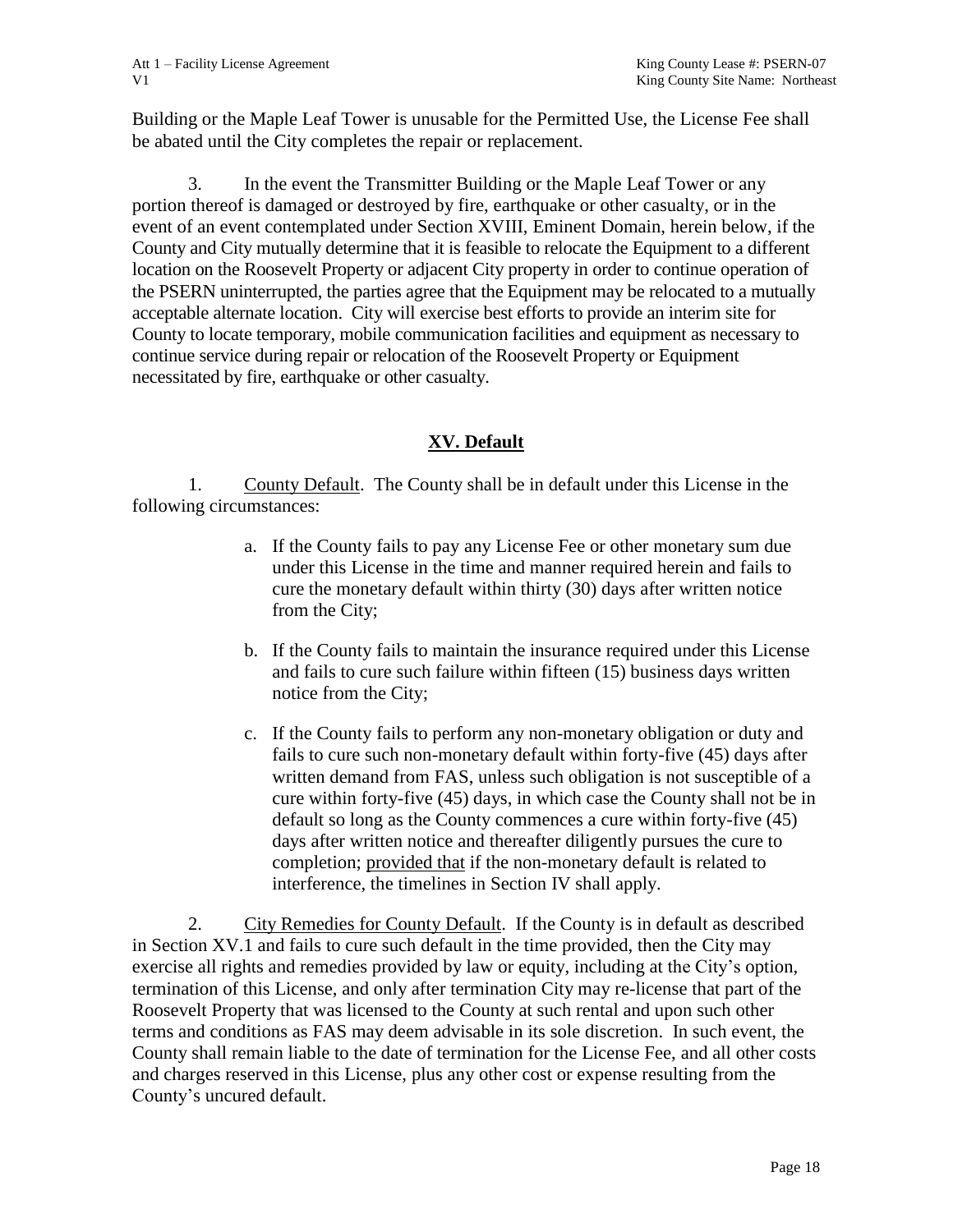3. County Remedies for City Default. If the City fails to comply with any of its obligations under this License and, after receipt of written notice from the County, fails to cure such failure within forty-five (45) days after said notice, then the City shall be in default under this License; provided that if the default cannot reasonably be cured within forty-five (45) days, then the City shall not be in default so long as it commences a cure within forty-five (45) days and diligently pursues it to completion; and provided further that if the default is related to interference, the timelines in Section IV shall apply. If the City is in default and fails to cure the default in the timelines in Section IV or this Section XV.3, the County may remedy City's failure to perform at City's sole cost and expense or terminate this License without further liability upon written notice to the City, and/or exercise all rights and remedies provided at law and in equity.

4. Remedies Cumulative. All remedies herein shall be cumulative and no one shall be exclusive of any other remedy available at law or in equity.

# **XVI. Termination**

1. Termination for Default. Both the County and the City reserve the right to terminate this License for default as provided in Section XV.

2. The County's Unilateral Right to Terminate License. County retains the right to terminate this License for any reason whatsoever upon thirty (30) days written notice to City at any time prior to the Term Commencement Date. County also retains the right to terminate this License upon thirty (30) days written notice to City if (a) County determines that it cannot obtain any governmental permits, approvals or waivers required to employ the Roosevelt Property for the uses described in this License, or if any necessary permit, approval or waiver is revoked or terminated, or (b) if County or County's vendor of the PSERN determines that, for technical, design, interference, environmental, economic or title reasons, the Roosevelt Property is not necessary or suitable for the operation of the PSERN or the uses described in this License.

# **XVII. Surrender of Facility**

Upon the expiration or termination of this License, the County shall remove all of the Equipment and other personal property from the Roosevelt Property, and shall repair any damage caused by the removal, and shall leave the Roosevelt Property areas used by the County in a neat and clean condition.

# **XVIII. Eminent Domain**

1. If all or any part of the Roosevelt Property shall be taken for public or quasi-public use under any statute by right of eminent domain or transferred by agreement under threat of condemnation with or without any condemnation action or proceeding being instituted, this License shall terminate as of the date the condemning authority takes possession and use of the Roosevelt Property, and both parties shall be relieved of any further obligations hereunder. If part of the Roosevelt Property is taken for public or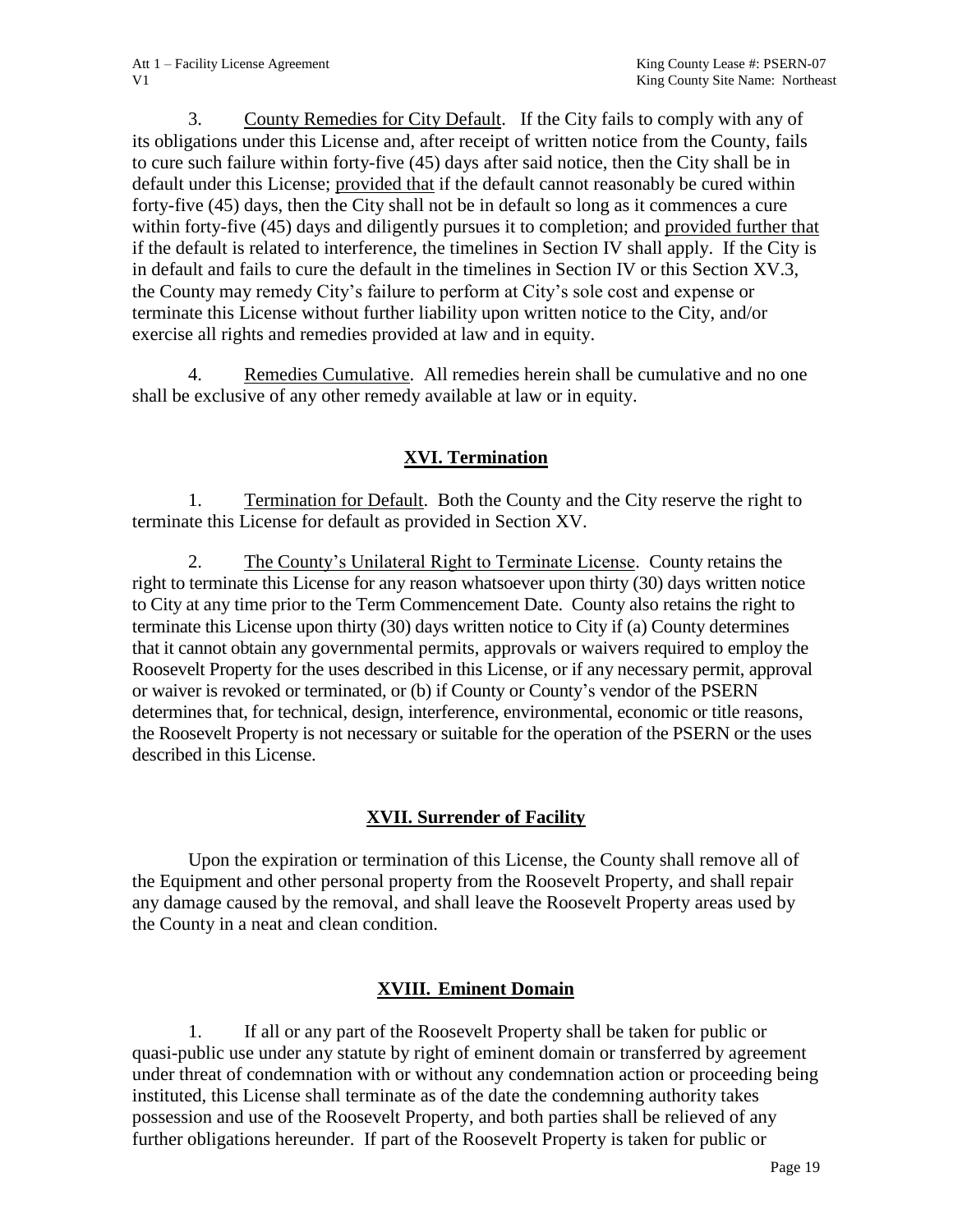quasi-public use under condemnation or threat of condemnation, this License shall continue as to that portion of the Roosevelt Property not appropriated or taken, and the License Fee shall be reduced proportionately; provided that the City is still able to provide the County use of the Roosevelt Property for the Permitted Use with the same functionality as prior to the taking.

2. If the City determines it is feasible to relocate the Equipment to a different location on the Roosevelt Property, as determined by the City in its sole discretion, and if the County determines there will not be any impairment to the quality of service provided by the Equipment, the parties agree that the Equipment will be relocated. If it is feasible to relocate the Equipment to a different location on the Roosevelt Property and there is an impairment to the quality of service provided by the Equipment, County may elect to either relocate the Equipment to the different location or terminate this License as provided in Section XVIII.1 above.

3. All compensation or damages awarded upon any taking or transfer shall be the sole property of the City, except for compensation or damages attributable to the Equipment and the County's costs of re-location, including but not limited to depreciation to and cost of removal or relocation of the Equipment, so long as the award to County for such claims does not reduce the amount of the award made to City. Nothing herein shall be construed to preclude the County from prosecuting any claim directly against the condemning authority in such condemnation proceedings for all compensation that may be recoverable by the County on account of any other loss incurred by the County.

### **XIX. Notices**

All notices, requests and demands required in this License (except for communications under Section XX) will be given by first-class certified or registered mail, return receipt requested, or by a nationally recognized overnight courier, postage prepaid, to be effective when properly sent and received, refused or returned undelivered. Notices will be addressed to the parties as follows:

| To the City:    | The City of Seattle<br>Department of Finance and Administrative Services<br>Attention: Manager, Real Estate Services<br>RE: PSERN – Maple Leaf<br>700 Fifth Avenue, Suite 5200<br>Seattle WA 98124-4689        |
|-----------------|----------------------------------------------------------------------------------------------------------------------------------------------------------------------------------------------------------------|
| With a copy to: | The City of Seattle<br><b>Seattle Information Technology Department</b><br>Attention: Manager, Radio and Communications<br>Infrastructure<br>RE: PSERN – Maple Leaf<br>P.O. Box 94689<br>Seattle WA 98124-4689 |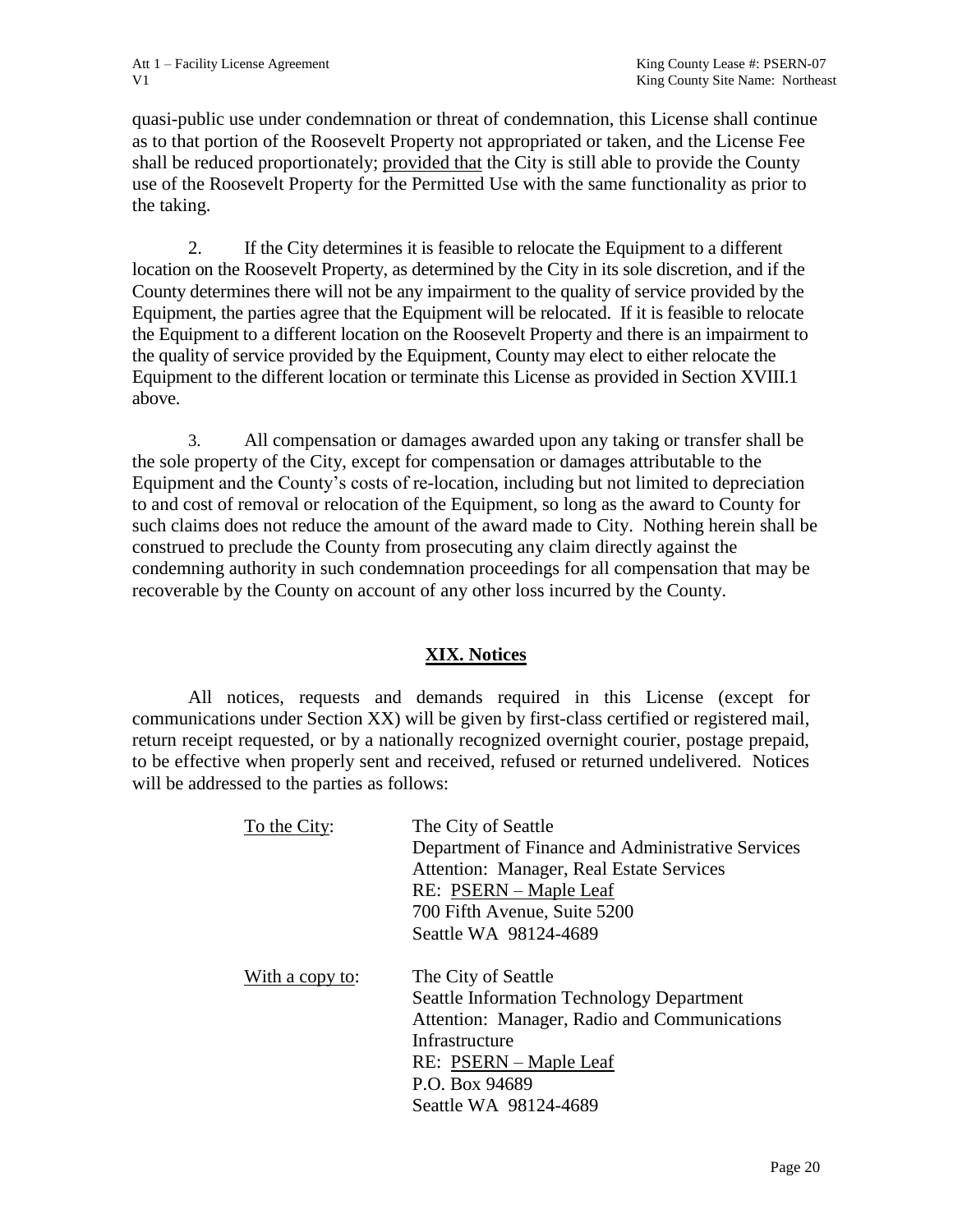| To the County:      | King County Facilities Management Division     |
|---------------------|------------------------------------------------|
|                     | <b>Real Estate Services</b>                    |
|                     | <b>Attention: Leasing Supervisor</b>           |
|                     | Re: Northeast PSERN License                    |
|                     | 500 Fourth Avenue, Suite 830                   |
|                     | Seattle, WA 98104                              |
| With a copy to:     | King County Facilities Management Division     |
|                     | Director's Office                              |
|                     | <b>Attention: Gail Houser</b>                  |
|                     | <b>RE:</b> Northeast PSERN License             |
|                     | 500 Fourth Avenue, Suite 800                   |
|                     | Seattle, WA 98104                              |
| And with a copy to: | <b>King County</b>                             |
|                     | Emergency Radio Communications Division - KCIT |
|                     | <b>Attention: Marlin Blizinsky</b>             |
|                     | <b>RE:</b> Northeast PSERN License             |
|                     | 401 Fifth Avenue, Suite 600                    |
|                     | Seattle, WA 98104                              |
|                     |                                                |

### **XX. Project Management**

Installation, operation and maintenance activities associated with this License, including any required approvals for such activities, will be coordinated between the parties' respective project managers:

#### For the City:

Laurie Kriesel-Roth The City of Seattle (206) 256-5116 Laurie.Kriesel-Roth@seattle.gov

For the County:

Hai Phung King County Emergency Radio Communications Division  $401\overline{5}$ <sup>th</sup> Ave., Suite 0600 Seattle WA 98104 206-263-7846 Hai.Phung@kingcounty.gov

### **XXI. Dispute Resolution**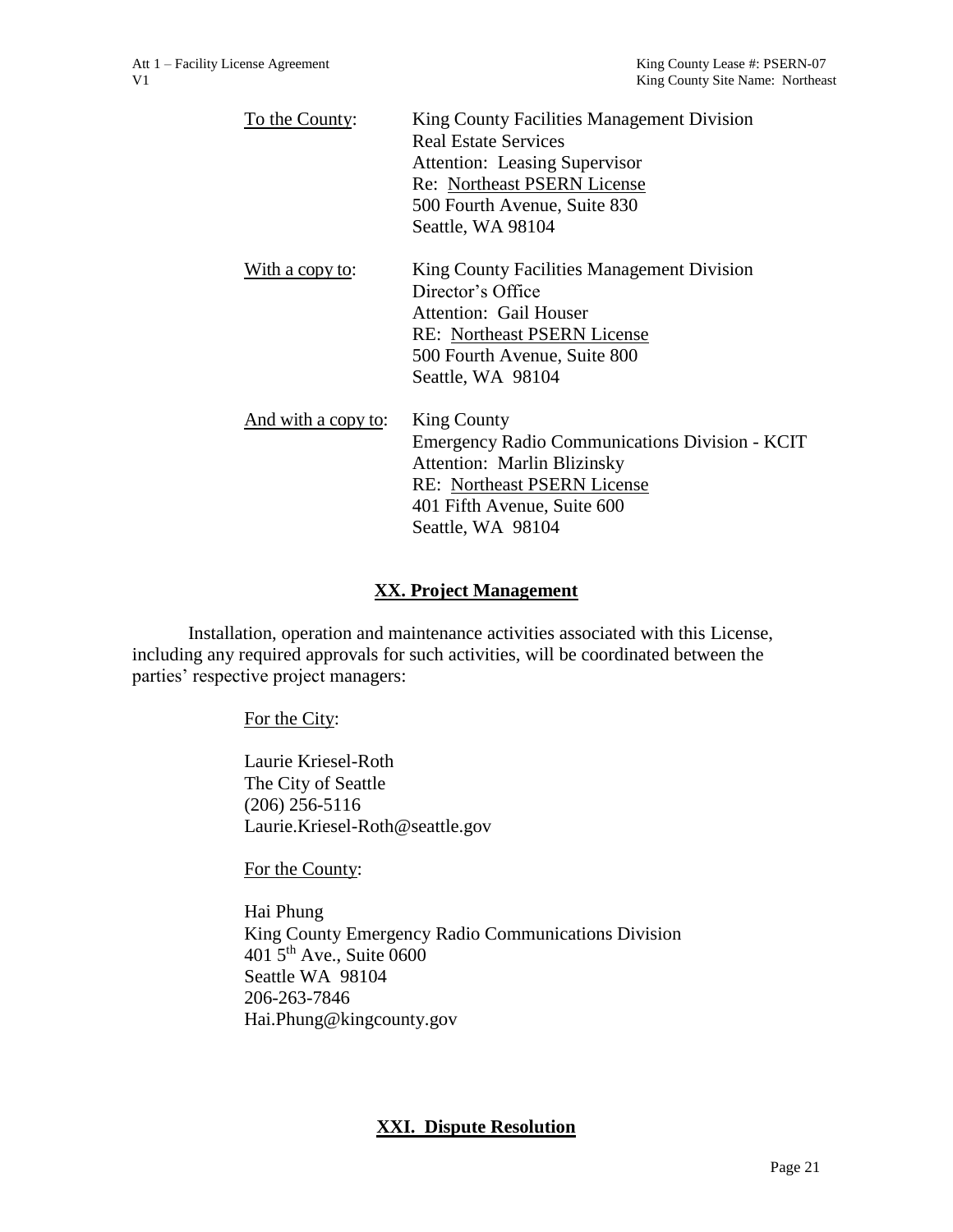The parties shall make their best efforts to resolve disputes as expeditiously as possible through negotiations at the lowest possible decision-making level, and in the event such negotiations are unsuccessful, to participate in good faith in the process described in this section prior to filing a lawsuit. If a dispute cannot be resolved by negotiations between subordinate staff of FAS, Seattle Information Technology, and FMD, the matter shall be referred to the City's Chief Technology Officer or his or her successor and the Chief Information Officer of the County or his or her successor. If those officials are unable to resolve the dispute within a period of seven (7) days after the matter has been formally referred to them for resolution, they shall elevate the dispute to the highest-level decision maker necessary to resolve the dispute. If those officials are unable to resolve the matter, upon the written request of either party, the City and County shall participate in mediation in good faith and shall share equally in the cost of the mediation. Despite any dispute, the parties shall continue to carry out, without unreasonable delay, all of their respective responsibilities under this License to the extent not affected by the dispute.

### **XXII. Partial Invalidity**

If any court determines that any provision of this License or the application hereof to any person or circumstance is, to any extent, invalid or unenforceable, the remainder of this License, or application of such provision to persons or circumstances other than those as to which it is held invalid or unenforceable, shall not be affected thereby and each other term, covenant or condition of this License shall be valid and enforced to the fullest extent permitted by law.

#### **XXIII. Headings**

The section headings used in this License are used for purposes of convenience and do not alter in any manner the content of the sections.

### **XXIV. Waiver**

The fact that either party may accept performance of obligations under this License that varies from the obligations as described herein shall not in and of itself operate as a waiver of any rights herein.

#### **XXV. Entire License; Exhibits**

1. Entire License. This License, including all exhibits, sets forth the entire agreement of the City and the County concerning the Roosevelt Property, and there are no other agreements or understandings, oral or written, between the City and the County concerning the Roosevelt Property. Any subsequent modification or amendment of this License shall be binding upon the City and the County only if reduced to writing and signed by them.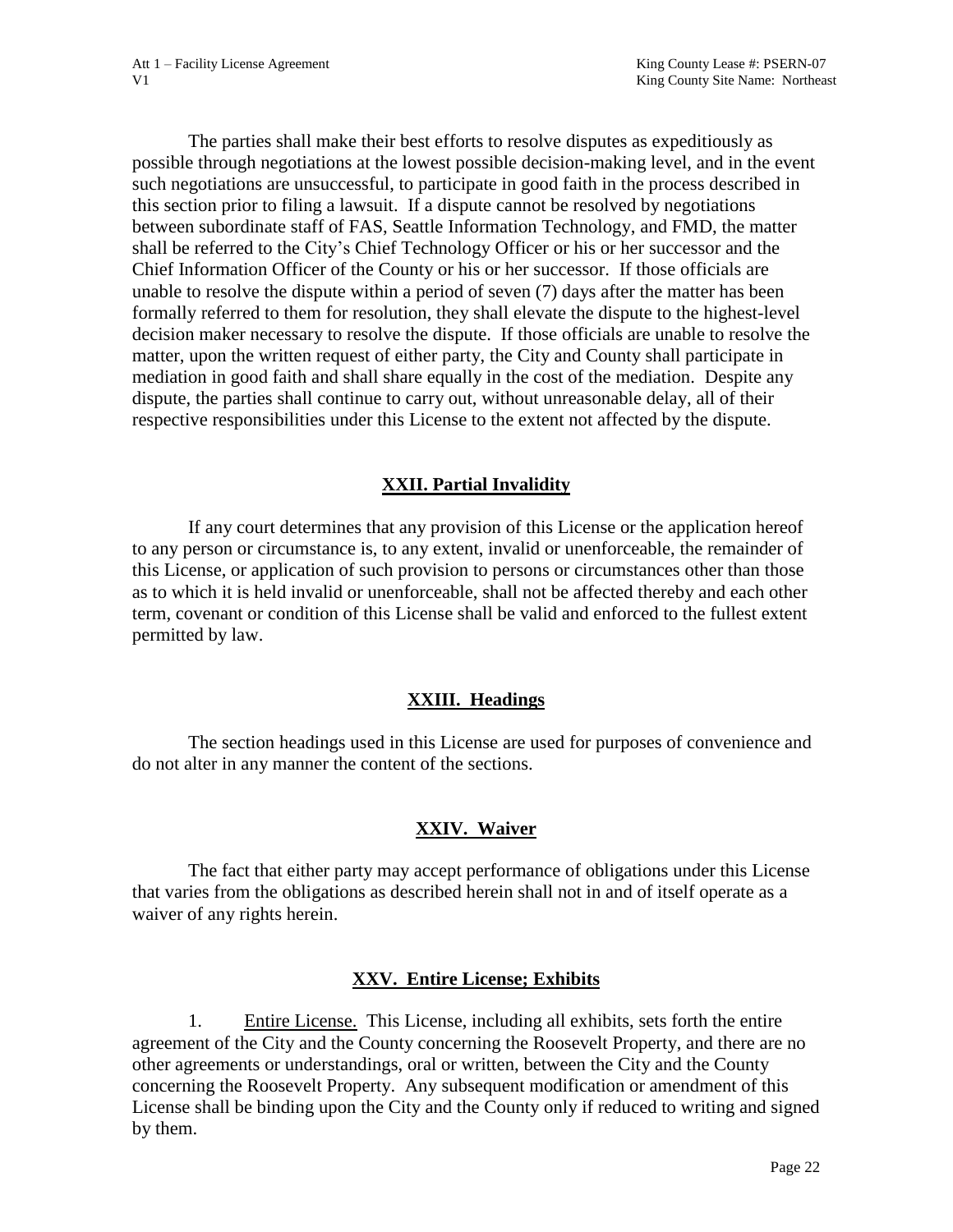2. Exhibits. The following exhibits are hereby incorporated and made a part of this License:

| Exhibit A: | Depiction of the Roosevelt Property, including the location of the<br>Transmitter Building and the Maple Leaf Tower thereon                                            |
|------------|------------------------------------------------------------------------------------------------------------------------------------------------------------------------|
| Exhibit B: | Depiction of Rack Spaces and Battery Space                                                                                                                             |
| Exhibit C: | List of Equipment                                                                                                                                                      |
| Exhibit D: | Interference Standards as promulgated by the Western Washington<br>Regional Interference Committee (f/k/a as Western Washington<br>Cooperative Interference Committee) |

### **XXVI. Applicable Law, Jurisdiction and Venue**

This License shall be governed by, and construed in accordance with the laws of the State of Washington. Jurisdiction and venue for any disputes or claims arising between the parties under this License that are not otherwise resolved in accordance with Section XXI, Dispute Resolution, shall be in King County Superior Court.

### **XXVII. Assignment**

1. Except as provided under Section XXVII.2, the County's interest under this License shall not be sublicensed, transferred or assigned in whole or in part without the prior written approval of the City.

2. City acknowledges that County and other municipalities participating in the PSERN intend to establish a new governmental non-profit entity that will eventually own and operate the PSERN. County may assign its interest in this License, without the City's consent, to that governmental non-profit entity or to any entity existing now or in the future that is designated by an interlocal agreement of the PSERN parties to be responsible for the operation, maintenance, management, updating and upgrade or replacement of the PSERN as authorized by law, provided such PSERN entity assumes in writing all of County's rights and obligations set forth in this License as of the effective date of assignment, including proof of insurance as required under Section XIII. In such event, City shall be provided written notice of such assignment within a reasonable period of time thereafter. Any further sublicensing, transfer or assignment by the PSERN entity shall be subject to the City's prior written consent.

3. In the event of an assignment, the assignee shall assume all liability of the assignor and the assignor will be relieved of all future performance, liabilities and obligations under this License to the extent of such assignment.

### **XXVIII. Negotiated License**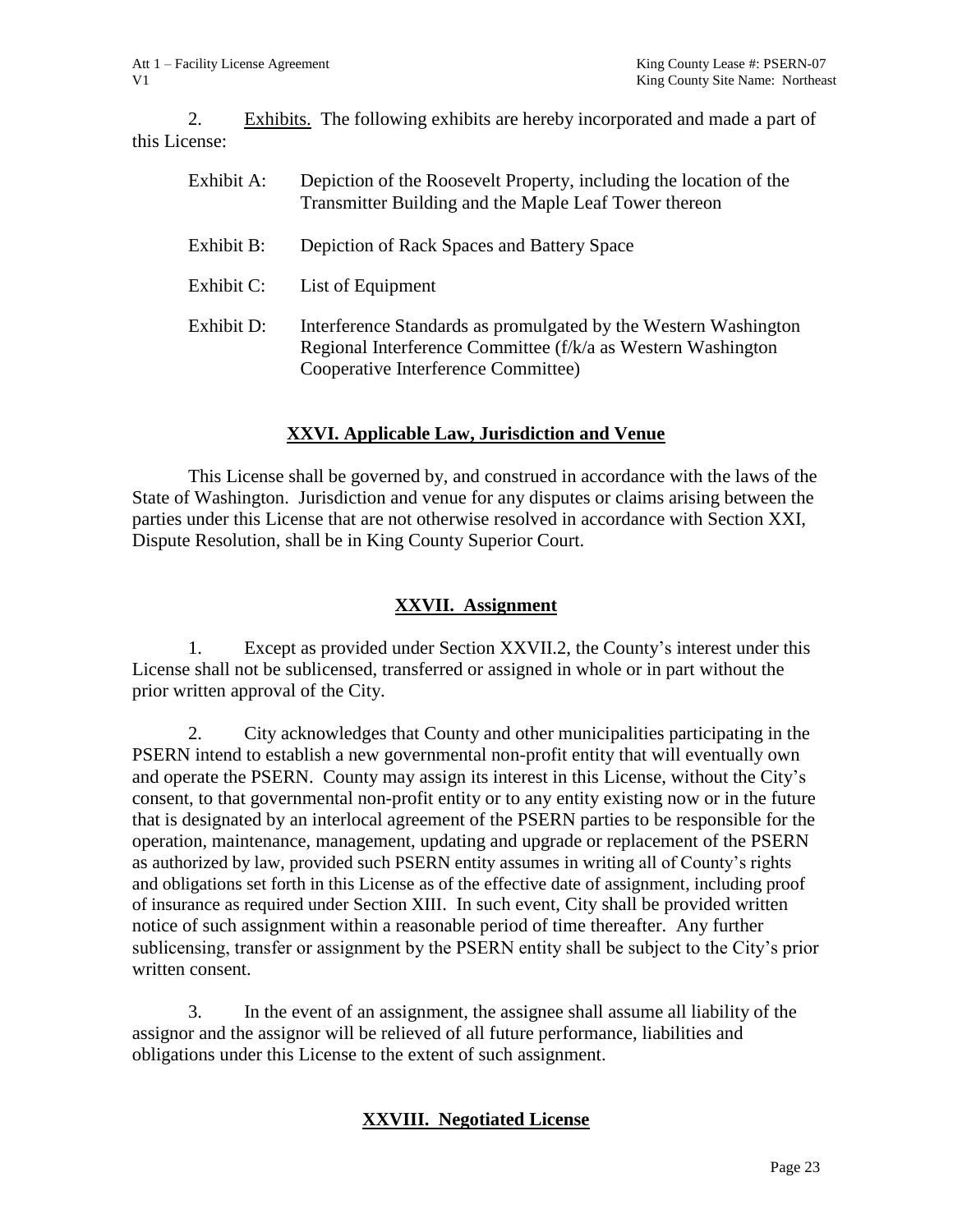The parties to this License acknowledge that it is a negotiated agreement, that they have had the opportunity to have this License reviewed by their respective legal counsel, and that the terms and conditions of this License are not to be construed against any party on the basis of such party's draftsmanship thereof.

### **XXIX. Hazardous Substances**

1. City shall provide County copies of all documents City has knowledge of regarding any Hazardous Substances (as defined in Section XXIX.4 below) that may be located on the Roosevelt Property in the soil, groundwater, or other environmental media, in violation of applicable Laws. County and City agree that they will not place, dispose of or store any Hazardous Substance on the Roosevelt Property in violation of applicable Laws. The Parties acknowledge that, consistent with this Section XXIX, County may be installing on the Roosevelt Property backup power devices such as batteries in quantities normal and customary for such use.

2. In addition to and without limiting the obligation under Section XII, County shall indemnify, defend and hold harmless City with respect to any and all Claims arising from the release of any Hazardous Substances on the Roosevelt Property caused by County, its employees or agents, except to the extent that such Claims are caused by the City, its employees or agents, another tenant, its employees or agents, or a third-party.

3. Without limiting the County's obligation under Section XII, City shall indemnify, defend and hold harmless County with respect to any and all Claims arising from the presence or release of any Hazardous Substances on the Roosevelt Property caused by City or its employees or agents, except to the extent that such Claims are caused by County, its employees or agents. In addition, City hereby agrees to indemnify and hold harmless County with respect to any and all Claims arising from the presence of any Hazardous Substances on the Roosevelt Property as of the Effective Date; provided that such Claims do not arise from, and are not otherwise exacerbated by, any of County's actions or work on the Roosevelt Property.

4. For purposes of this License, "**Hazardous Substances**" shall mean any substance subject to regulation under the Washington Hazardous Waste Management Act (Ch. 70.105 RCW) and implementing regulations, any "hazardous substance" under the Washington Model Toxics Control Act (Ch. 70.105D RCW) and implementing regulations, and any "hazardous substance" or "hazardous waste" as defined by the Comprehensive Environmental Response, Compensation and Liability Act of 1980 (42 USC §§ 9602 et seq.) and implementing regulations, as these laws are amended from time to time; underground storage tanks, whether empty, filled or partially filled with any substance; asbestos; urea formaldehyde foam insulation; PCBs; and any other substance, waste, material or chemical deemed or defined as hazardous, toxic, a pollutant, contaminant, dangerous or potentially dangerous, noxious, flammable, explosive, or radioactive, the removal of which is required or the manufacture, preparation, production, generation, use, maintenance, treatment, storage, transfer, handling, or shipment of which is restricted, prohibited, regulated or penalized by any federal, state, county, municipal or other local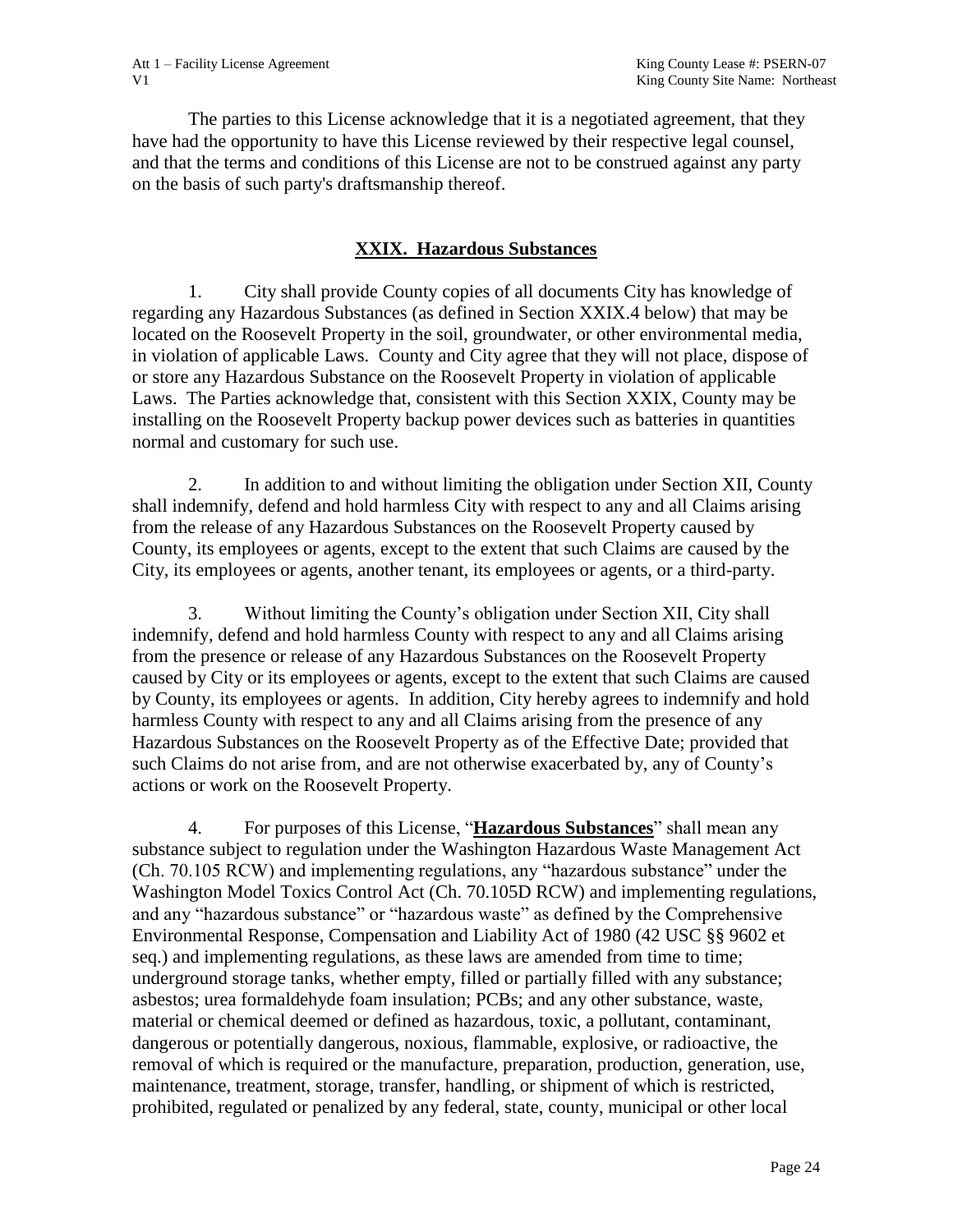governmental statute, regulation, ordinance or resolution as these laws are amended from time to time.

### **XXX. Non-Discrimination**

1. County and City, for themselves, their successors, and assigns as a part of the consideration hereof, do hereby covenant and agree to comply with all civil rights and anti-discrimination requirements of federal, state or local laws applicable to the Roosevelt Property, including, without limitation, Chapter 49.60 RCW. County and City shall not discriminate on the basis of race, color, marital status, national origin, religious affiliation, disability, sexual orientation, gender identity or expression or age except by minimum age and retirement provisions, unless based upon a bona fide occupational qualification, in the employment or application for employment or in the administration or delivery of services or any other benefits under King County Code Ch. 12.16.125. County shall comply fully with all applicable federal, state and local laws, ordinances, executive orders and regulations that prohibit such discrimination. These laws include, but are not limited to, Chapter 49.60 RCW, and Titles VI and VII of the Civil Rights Act of 1964. Any violation of this provision shall be considered a default of this License and shall be grounds for cancellation, termination, or suspension, in whole or in part, of this License and may result in ineligibility for further agreements between the parties.

2. City and County shall comply with all applicable equal employment opportunity and nondiscrimination laws of The City of Seattle, including but not limited to Chapters 14.04, 14.10 and 20.42 of the Seattle Municipal Code, as they may be amended from time to time, and rules, regulations, orders and directives of the associated administrative agencies and their officers.

### **XXXI. Representations and Warranties**

1. The parties warrant that the officers and individuals executing below have been duly authorized to act for and on behalf of the party for purposes of executing this License.

2. So long as County is not in default beyond any applicable cure period, City grants to County sole, actual, quiet and peaceful use, enjoyment and possession of the exclusive use area in the Transmitter Building referenced in Section II.1.a on the terms of this License.

3. Each party represents that to the best of its knowledge the execution and performance of this License will not violate any Laws, covenants or the provisions of any mortgage, lease or other agreement binding on such party.

# **XXXII. Memorandum of License**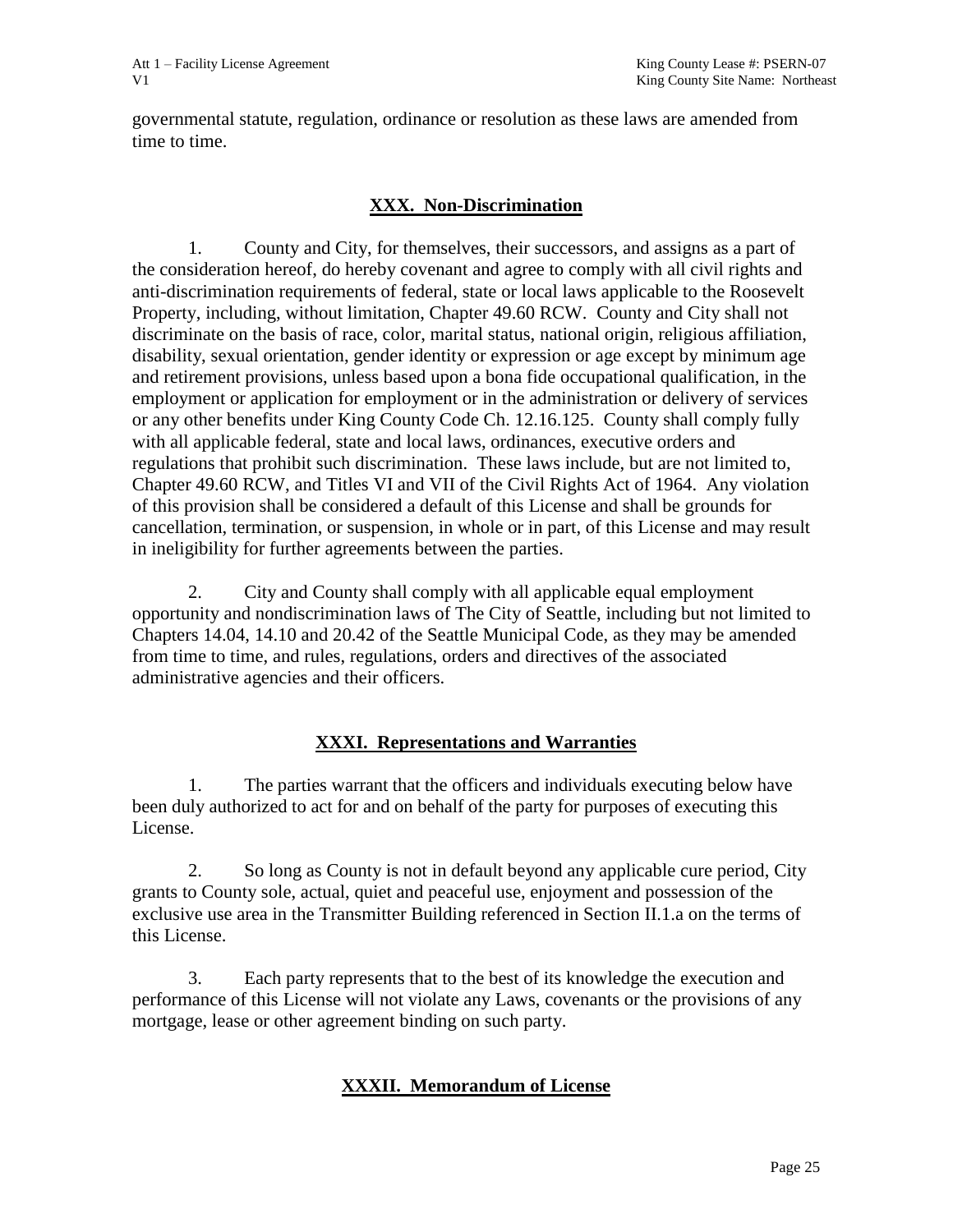City agrees to sign a short form Memorandum of License that County may record at County's expense.

# **[SIGNATURES ON FOLLOWING PAGE]**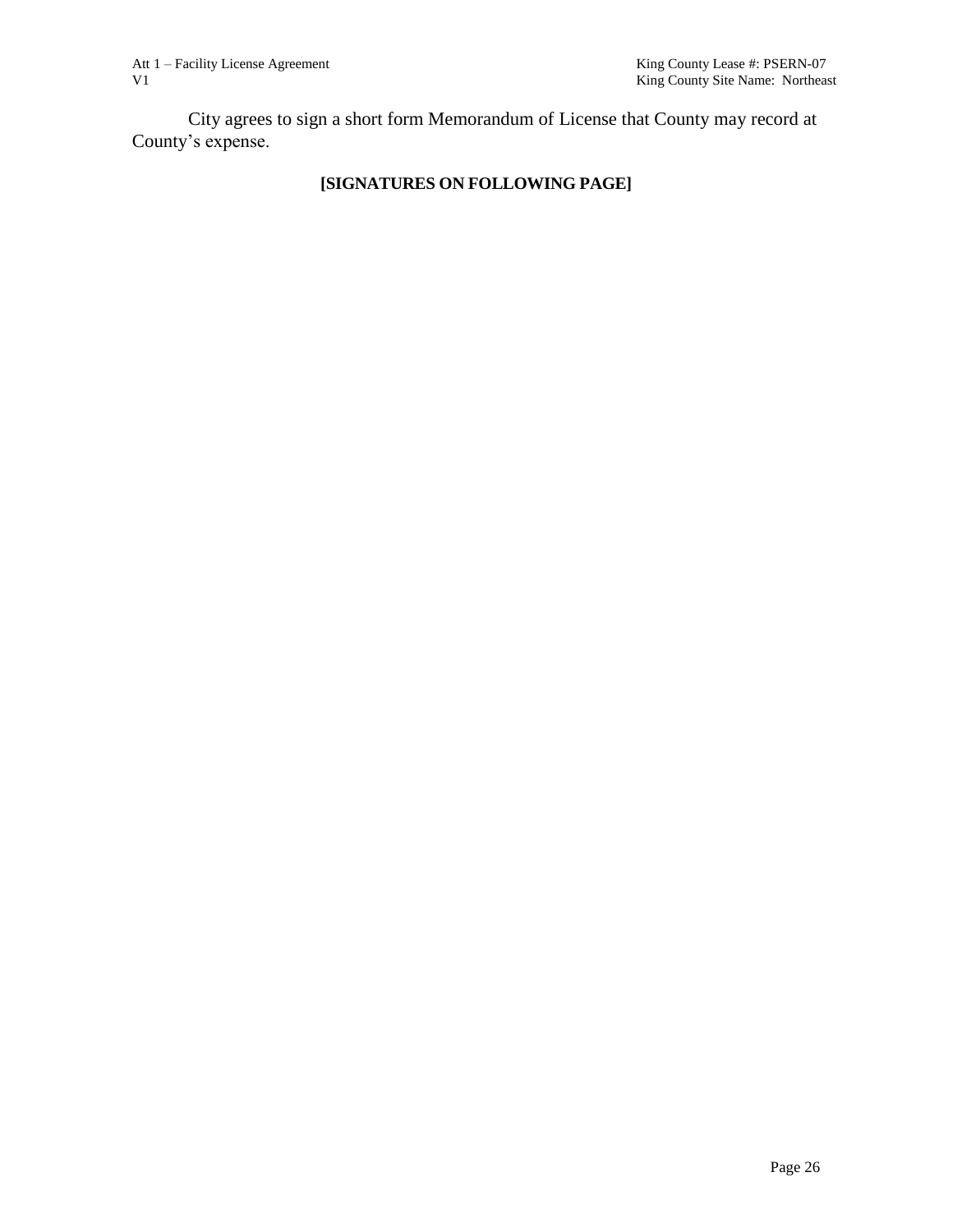#### IN WITNESS WHEREOF, the parties hereto have executed this instrument.

#### **City**:

### **County**:

The City of Seattle, a municipal corporation of the State of Washington, acting by and through its Department of Finance and Administrative Services

| By:                  |  |
|----------------------|--|
| <b>Printed Name:</b> |  |
| Its:                 |  |
| Date:                |  |

### King County, a political subdivision of the State of Washington, acting by and through its Facilities Management Division

| By:   |               |                                 |  |
|-------|---------------|---------------------------------|--|
|       |               | Printed Name: Anthony O. Wright |  |
|       | Its: Director |                                 |  |
| Date: |               |                                 |  |

# **Approved as to Form**:

Busch Law Firm PLLC

\_\_\_\_\_\_\_\_\_\_\_\_\_\_\_\_\_\_\_\_\_\_\_\_\_

#### **[NOTARIES ON FOLLOWING PAGE]**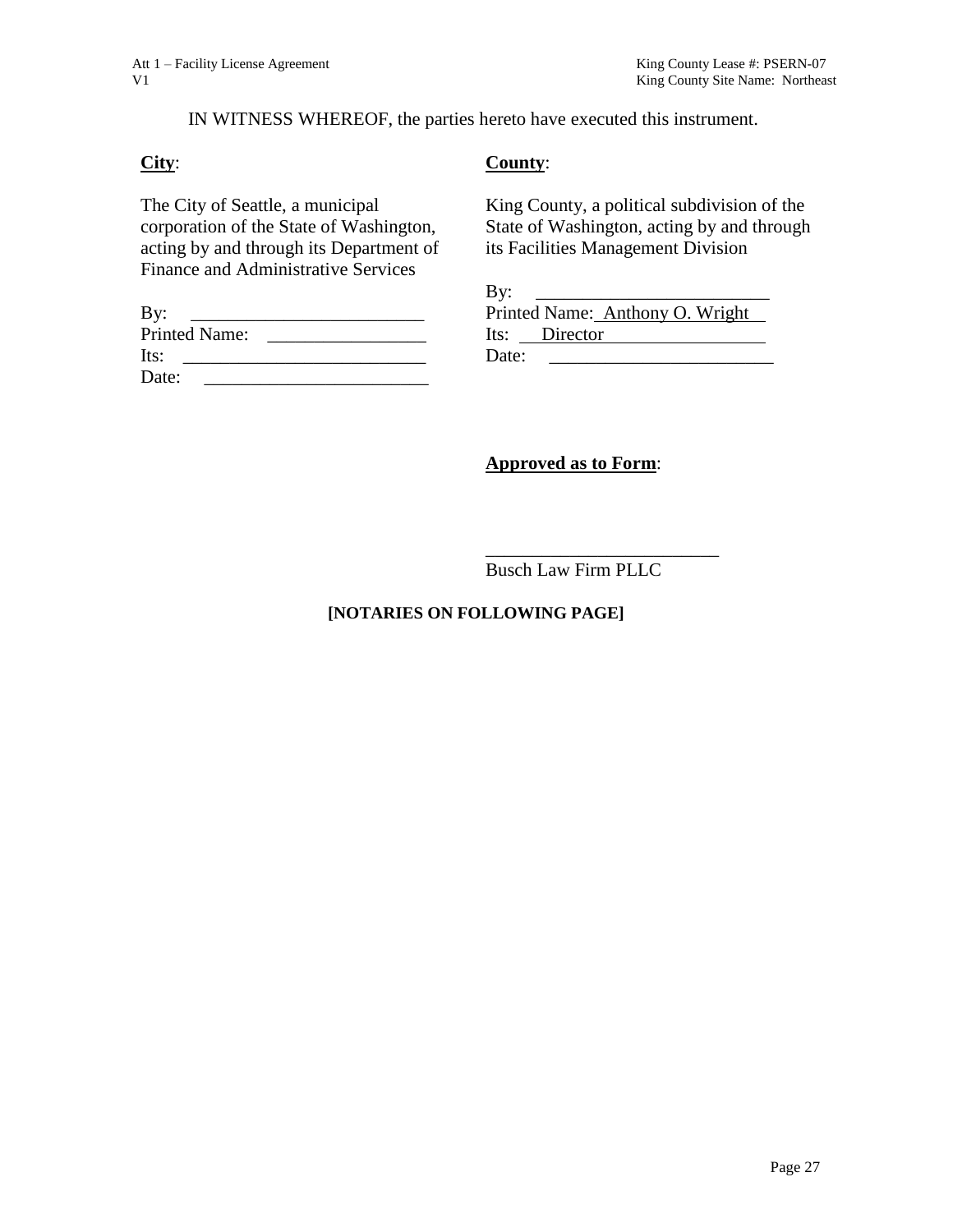STATE OF WASHINGTON ) ) ss. COUNTY OF KING (1997)

I certify that I know or have satisfactory evidence that \_\_\_\_\_\_\_\_\_\_\_\_\_\_\_\_\_\_\_\_\_\_\_ is the person who appeared before me, and said person acknowledged that he/she signed this instrument, on oath stated that he/she was authorized to execute the instrument and acknowledged it as the \_\_\_\_\_\_\_\_\_\_\_\_\_\_\_\_\_\_\_ of THE CITY OF SEATTLE's Department of Finance and Administrative Services, to be the free and voluntary act and deed of such party, for the uses and purposes mentioned in the instrument.

Witness my hand and official seal affixed on  $\qquad \qquad$ , 2017.

|  | (Signature of Notary)                                                     |
|--|---------------------------------------------------------------------------|
|  | (Notary's printed name)                                                   |
|  | NOTARY PUBLIC in and for the State of Washington<br>My commission expires |

#### STATE OF WASHINGTON ) ) ss. COUNTY OF KING (1)

I certify that I know or have satisfactory evidence that Anthony O. Wright is the person who appeared before me, and said person acknowledged that he signed this instrument, on oath stated that he was authorized to execute the instrument and acknowledged it as the Director, Facilities Management Division of KING COUNTY, to be the free and voluntary act and deed of such party, for the uses and purposes mentioned in the instrument.

Witness my hand and official seal affixed on \_\_\_\_\_\_\_\_\_\_\_\_\_\_, 2017.

| (Signature of Notary)                                                     |
|---------------------------------------------------------------------------|
| (Notary's printed name)                                                   |
| NOTARY PUBLIC in and for the State of Washington<br>My commission expires |

### **[EXHIBITS ON FOLLOWING PAGES]**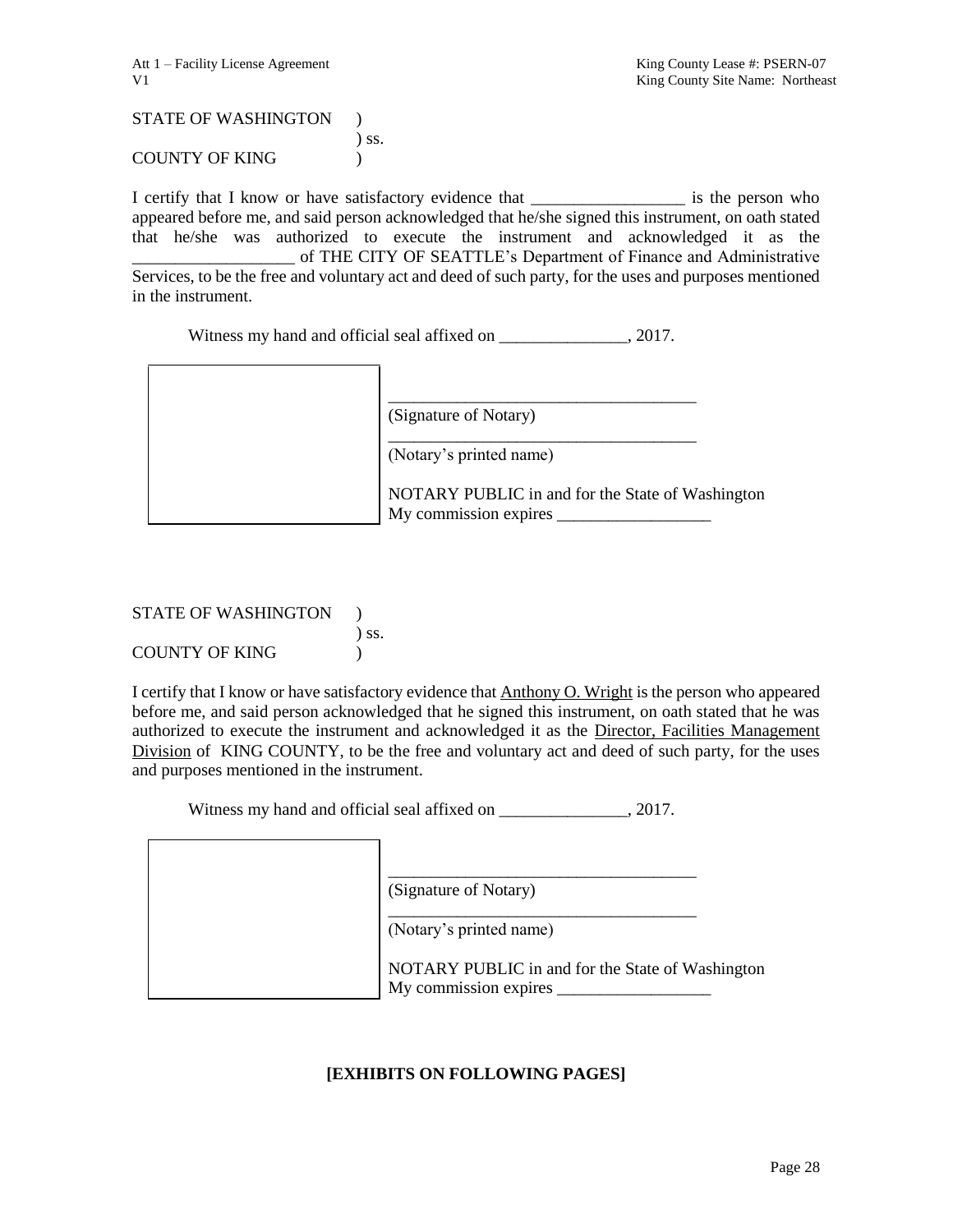### **Exhibit A**

### **Depiction of the Roosevelt Property, including the location of the Transmitter Building and the Maple Leaf Tower thereon**

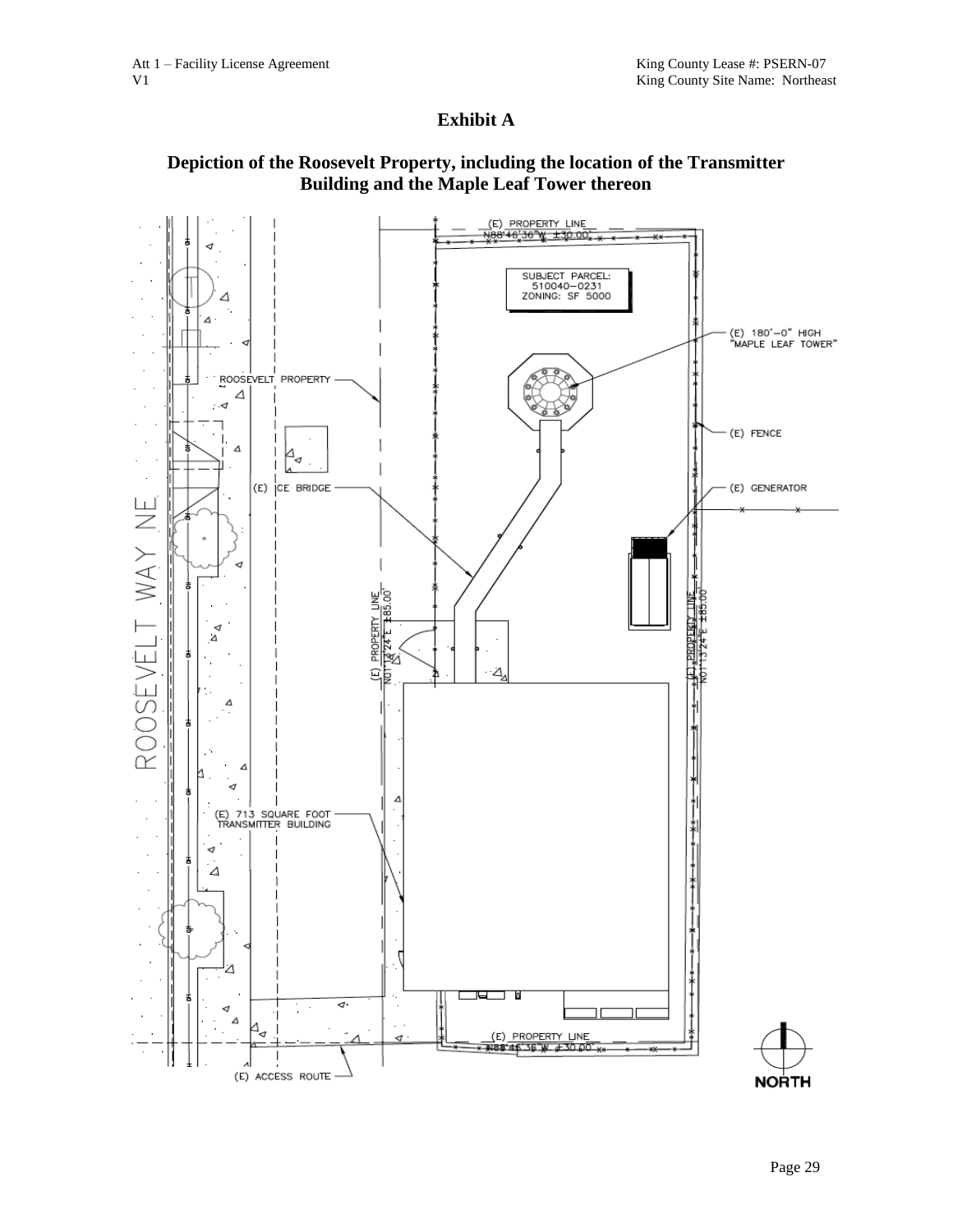### **Exhibit B**

### **Depiction of Rack Spaces and Battery Space**



**NORTH**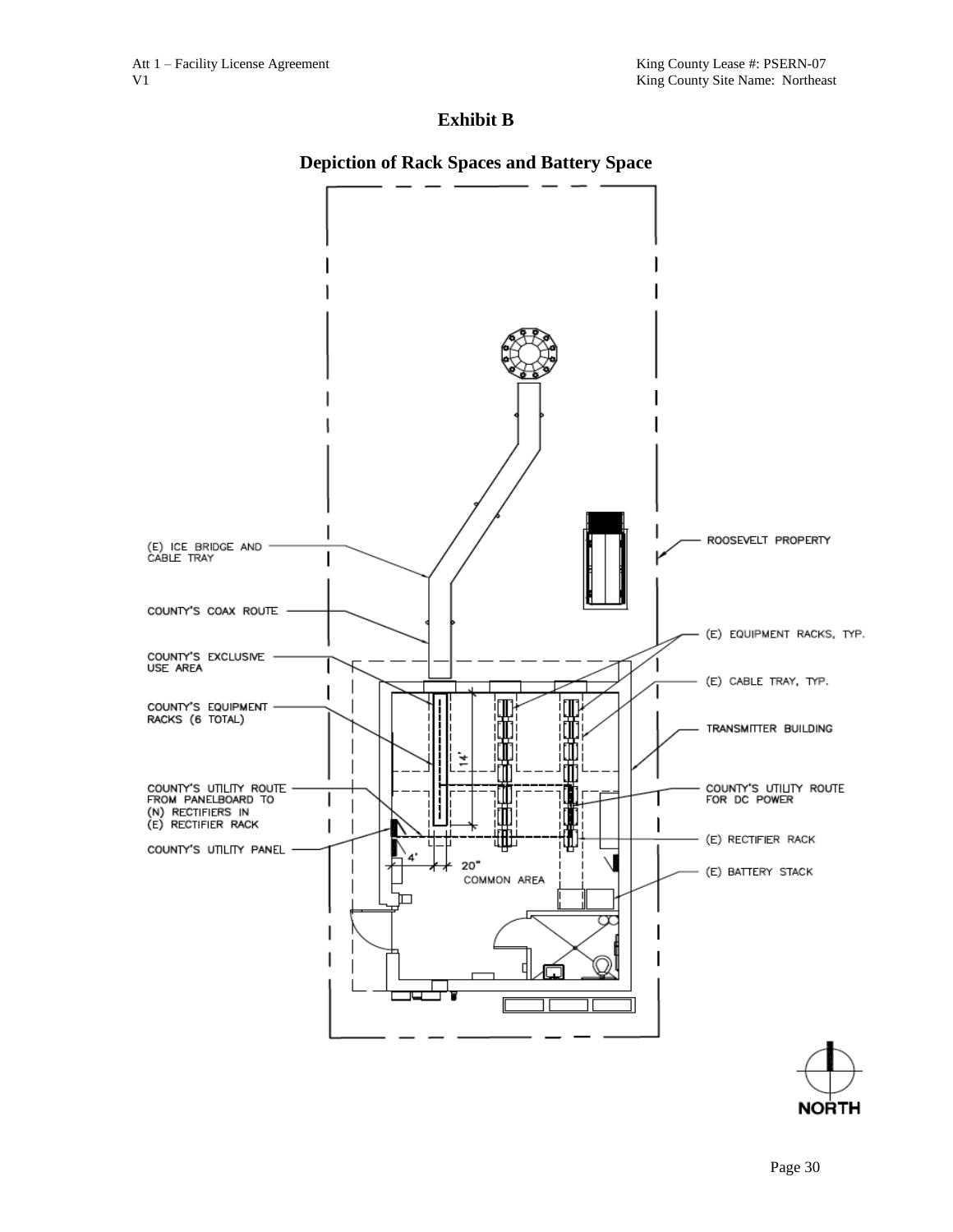# **Exhibit C**

# **List of Equipment**

County shall have the right to install at its sole cost and expense the following:

- a. a new, 100 amp/240 VAC breaker off of DoIT's main 120/240 power feed.
- b. A new 100 Amp/240 VAC power distribution breaker panel.
- c. AC distribution from the new 100 Amp/240 VAC distribution panel to its Equipment, primarily its DC rectifier rack.
- d. DC distribution feeds from the rectifier to its radio equipment.
- e. Six (6) racks of communications equipment.
- f. Antennas on the Maple Leaf Tower, at the height specified:
	- Two (2) twenty-one foot (21') whip antennas at 175ft
	- Two  $(2)$  fifteen foot  $(15)$  whip antennas at 150ft
	- One (1) six foot (6') high performance microwave dish at  $137$ ft
	- One  $(1)$  four foot  $(4')$  high performance microwave dish at 100ft
- g. Coaxial cables.
- h. Grounding.
- i. Antenna mounts.
- j. One (1) dual diversity tower mounted amplifier at 173ft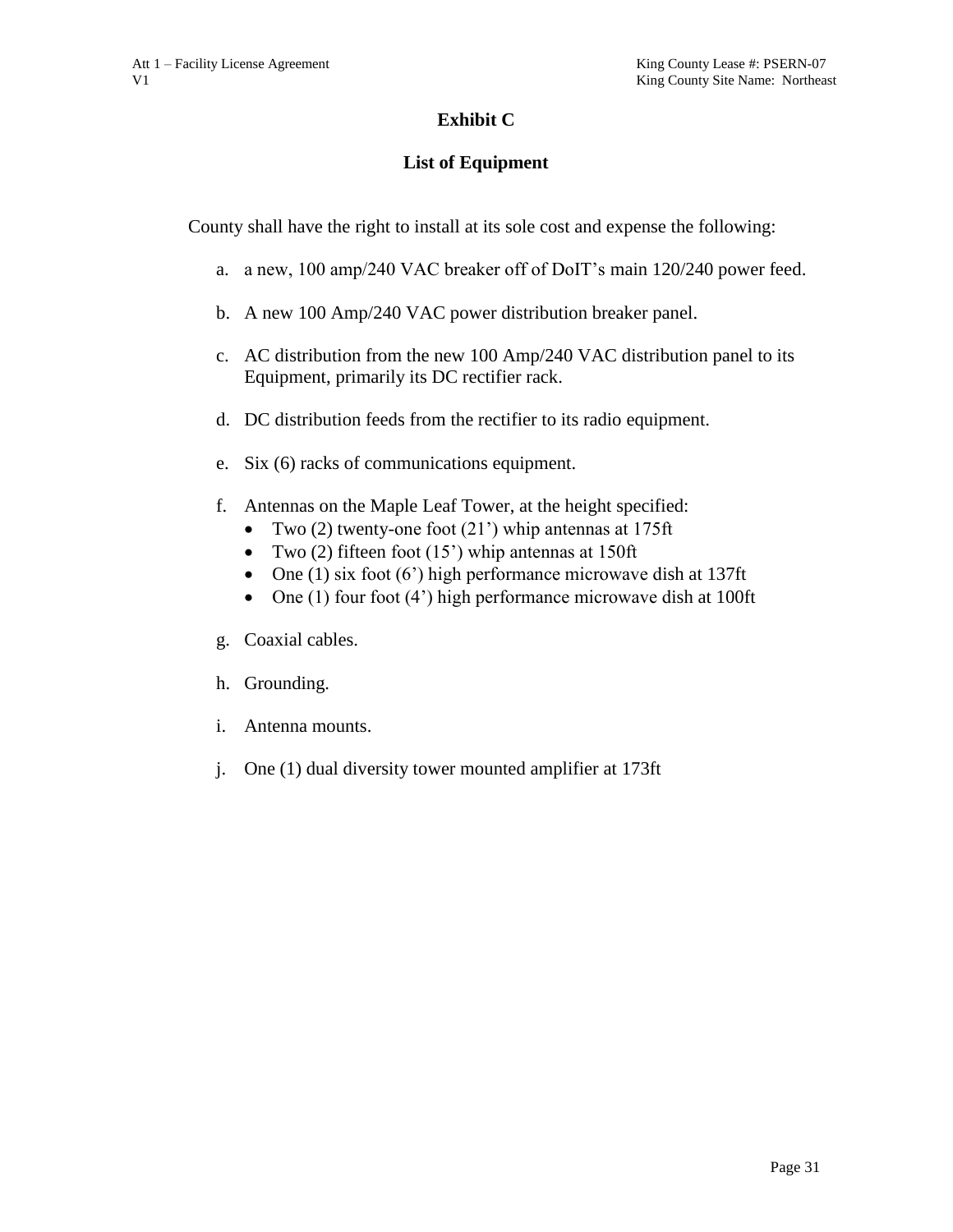#### **Exhibit D**

### **Interference Standards as promulgated by the Western Washington Regional Interference Committee (f/k/a as Western Washington Cooperative Interference Committee)**

#### **WESTERN WASHINGTON COOPERATIVE INTERFERENCE COMMITTEE WWCIC ENGINEERING STANDARD #6 REV. C (02-97)**

#### **FOR RADIO TRANSMITTING AND RECEIVING DEVICES AND FM BROADCAST**

All communications fixed transmitter installations shall employ isolators or alternative techniques meeting the same criteria to minimize spurious radiationand intermodulation products. Additional filtering may be required according to frequency and interconnect devices as listed below. As the industry progresses, superior devices may be available and installed.

The following engineering standards will beobserved:

Transmitters in the 29.8 to 54 MHz range shall have a low pass filter, band passfilter or cavity providing a minimum of 30 dB attenuation removed 1.0 MHz from the operating frequency.

Transmitters in the 66 to 88 MHz range shall have at least 25 dB of isolationfollowed by a band pass cavity providing at least 20 dB of attenuation 1.0 MHz removedfrom the operating frequency.

Transmitters in the 88 to 108 MHz range operating at a power level of 350 wattsor less shall have at least 25 dB of isolation followed by a band pass cavity providingat least 35 dB of attenuation 1.0 MHz from the operatingfrequency.

Transmitters in the 88 to 108 MHz range at power levels above 350 watts shallhave a band pass cavity providing at least 25 dB of attenuation 1.4 MHz from the operating frequency.

Transmitters in the 130 to 225 MHz range shall have at least 50 dB ofisolation followed by a low pass filter and band pass cavity with a minimum of 15 dBof attenuation 1.0 MHz removed from the operatingfrequency.

Transmitters in the 400 to 470 MHz range shall have at least 50 dB ofisolation followed by a low pass filter and band pass cavity with a minimum of 15 dBof attenuation 2.0 MHz removed from the operatingfrequency.

Transmitters in the 806 to 990 MHz range shall have at least 50 dB ofisolation followed by a low pass filter or a band pass filter with a minimum of 15 dBof attenuation 10 MHz removed from the operating frequency and 40 dB ofattenuation at 20 MHz.

A band pass cavity/filter or crystal filter is recommended at the input of allreceivers. Its purpose is to protect against RF energy "off frequency" from mixing in anon- linear device such as the first RF amplifier in a receiver which can re-radiate causing interference.

The band reject duplexer (cross notch duplexer) may not be used without the useof cavities or isolators.